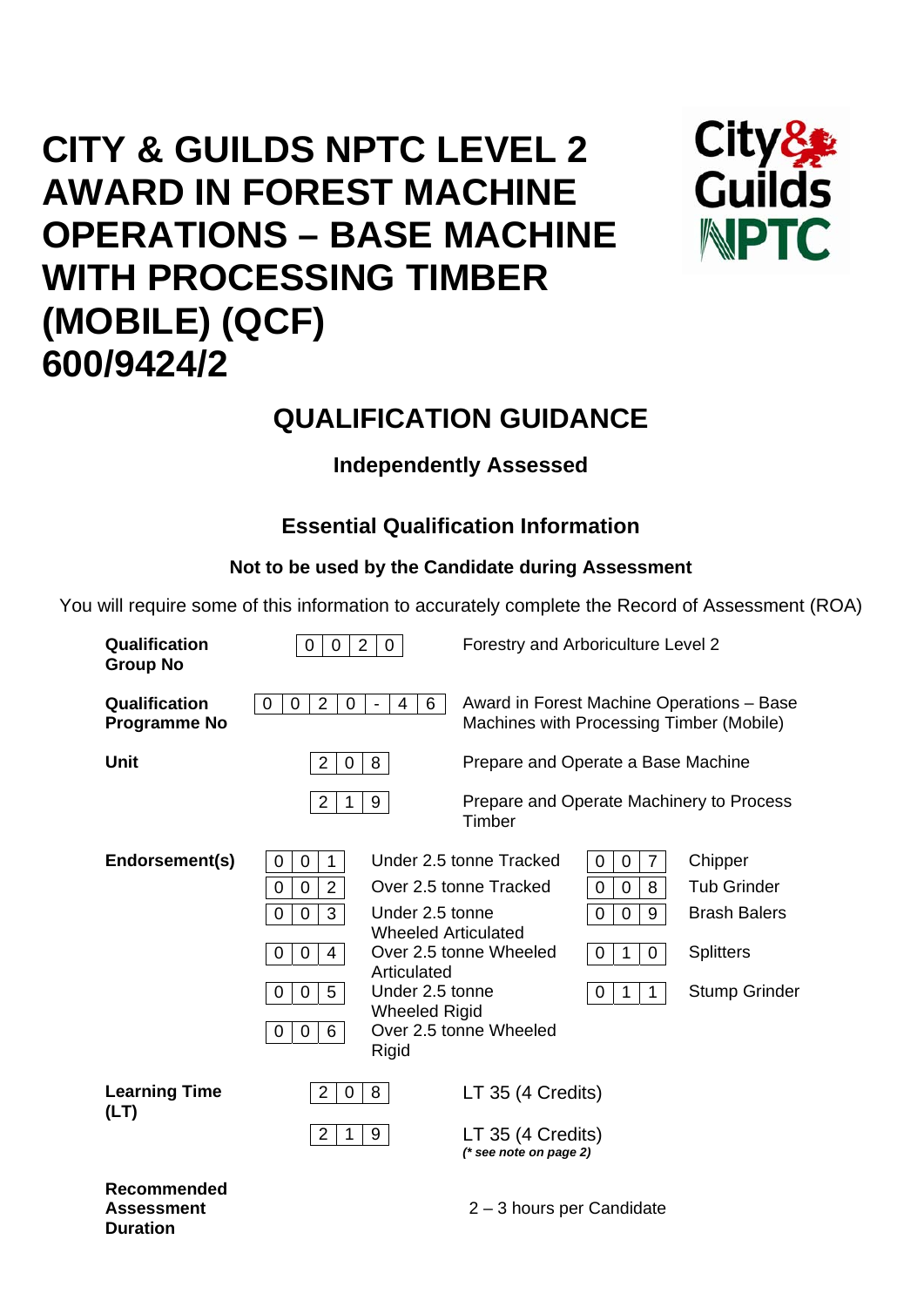## **City and Guilds Level 2 Award in Forest Machine Operations – Base Machine with Processing Timber (Mobile) (QCF)**

### **Qualification Guidance**

#### **Introduction**

The scheme will be administered by City & Guilds

City & Guilds will:

 Publish - Scheme regulations - Qualification guidance - Training materials - Trainers support materials Approve centres to co-ordinate and administer the scheme Set standards for the training of Verifiers and Assessors Recruit, train and deploy Verifiers Issue certificates to successful Candidates

#### **The Qualification**

The qualification will be awarded to Candidates who achieve the required level of competence in the units to which their certificate relates.

#### **What is the Qualifications and Credit Framework?**

OFQUAL have introduced the Qualifications and Credit Framework (QCF) to increase flexibility for learners and employers. Qualifications may be built up from individual units according to rules of combination. The units are derived from the National Occupational Standards, which are compiled by Lantra SSC, the Sector Skills Council for the Land-based industries.

#### **Instruction**

Attendance at a course of instruction is not a pre-requisite for an application for an assessment but potential Candidates are strongly advised to ensure that they are up to the standards that will be expected of them when they are assessed.

#### **\* Learning Time (LT)**

Learning Time (LT) is a better indicator of the time requirement needed for a candidate to achieve competence in this qualification. It has replaced Guided Learning Hours (GLH) which are defined as *"tutor or teacher led hours"*. LT is defined as **"a notional measure of the learning time a typical learner might be expected to take to complete and achieve all learning outcomes"**. It takes into account prior learning and encompasses: formal learning (including classes, tutorials, on line tuition), coaching and mentoring, practical work, relevant IT activity, information retrieval, expected private study and revision, work-based activity which leads to assessment, practice to achieve competence, formative assessment, programme planning and feedback.

#### **Access to Assessment**

Assessment centres will be responsible for arranging assessment on behalf of the Candidate.

The minimum age limit for Candidates taking Certificates of Competence is 16 years. There is no upper age limit.

The assessment consists of **two** compulsory units:

| Unit 208 |          | Prepare and Operate a Base Machine                                          |
|----------|----------|-----------------------------------------------------------------------------|
|          | Outcome: |                                                                             |
|          |          | Be able to work safely (B1)                                                 |
|          |          | Be able to prepare and drive the machine (B2)                               |
|          | 3.       | Know how to prepare and drive machine (B3)                                  |
|          | 4.       | Know relevant health and safety legislation and industry good practice (B4) |

Candidates must successfully achieve **all** assessment activities in the above unit.

**Endorsement**: The assessment may be taken on a machine with any type of machine that is

| 001 | Under 2.5 tonne Tracked             |
|-----|-------------------------------------|
| 002 | Over 2.5 tonne Tracked              |
| 003 | Under 2.5 tonne Wheeled Articulated |
| 004 | Over 2.5 tonne Wheeled Articulated  |
| 005 | Under 2.5 tonne Wheeled Rigid       |
| 006 | Over 2.5 tonne Wheeled Rigid        |

The certificate will be endorsed accordingly. Candidates are encouraged to take their assessment with different machines to broaden their certification.

**Unit 219** Prepare and operate machinery to process timber

- Outcome
	-
	- 1. Be able to work safely (PT1)<br>2. Be able to select, prepare and Be able to select, prepare and manoeuvre machinery (PT2)
	- 3. Be able to process timber (PT3)<br>4. Know how to prepare and mano
	- 4. Know how to prepare and manoeuvre machinery (PT4)
	- 5. Know how to process timber (PT5)
	- 6. Know relevant health and safety legislation and industry good practice (PT6)
- © City & Guilds 2013 *Reproduction of this document in whole or in part is forbidden without prior consent of City & Guilds*  Base Machine with Processing Timber (Mobile) 2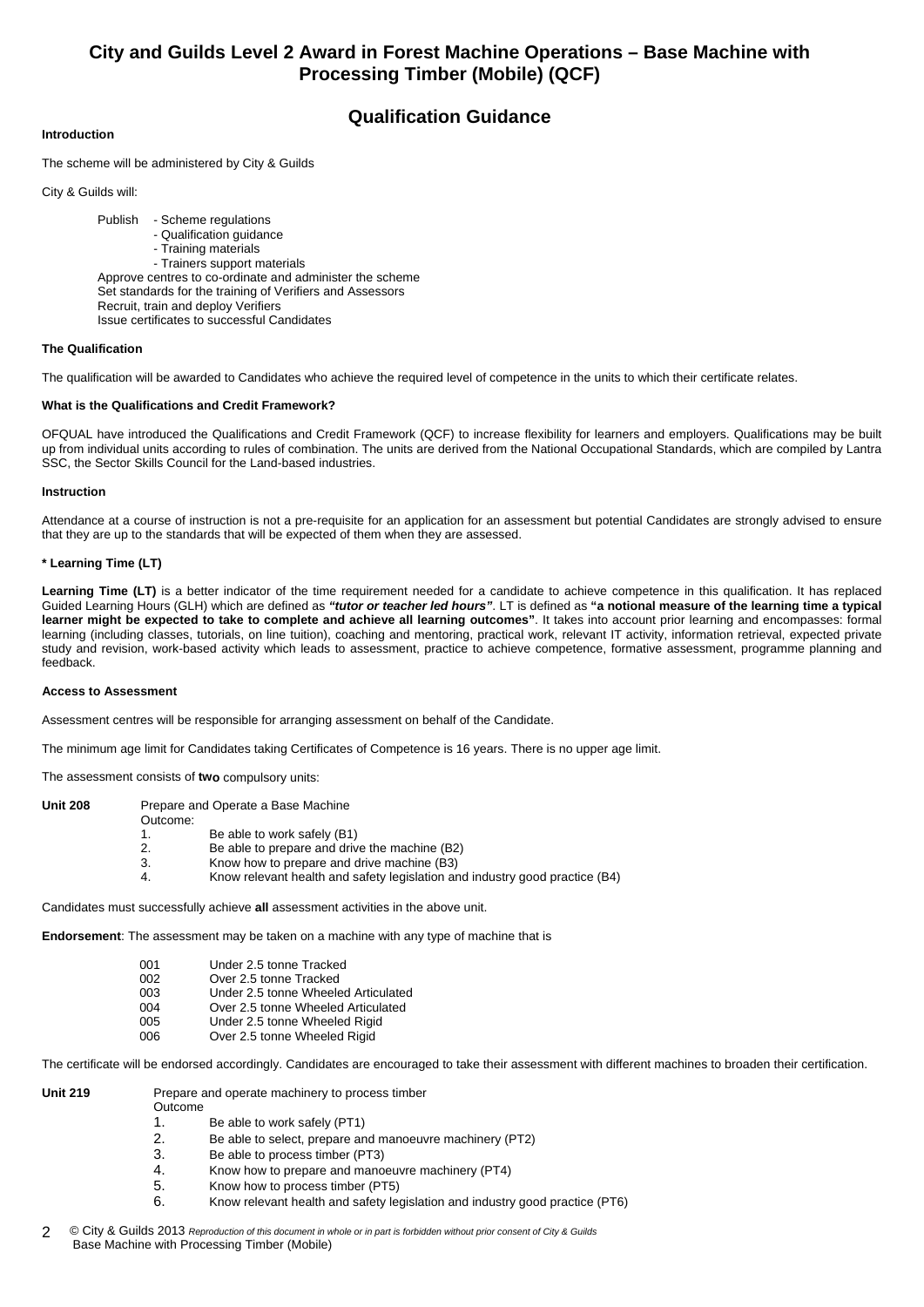Candidates must successfully achieve **all** assessment activities in the above unit.

**Endorsement**: The assessment may be taken on a machine with any type of:

| 007 | Chipper              |
|-----|----------------------|
| 008 | <b>Tub Grinder</b>   |
| 009 | <b>Brash Balers</b>  |
| 010 | <b>Splitters</b>     |
| 011 | <b>Stump Grinder</b> |

The certificate will be endorsed accordingly. Candidates are encouraged to take their assessment with different machines to broaden their certification.

#### **Only two endorsements can be taken in any one registration.**

#### **Quality Assurance**

Verification is a process of monitoring assessment; it is an essential check to confirm that the assessment procedures are being carried out in the way City & Guilds has laid down. The overall aim of verification is to establish a system of quality assurance that is acceptable in terms of both credibility and cost effectiveness.

Approved Assessors will be subject to a regular visit by the verifier at a time when assessments are being undertaken.

A selection of assessment reports completed by the Assessor will be evaluated by a City & Guilds approved verifier.

Compliance with the verification requirements is a pre-requisite for Assessors remaining on the list of approved Assessors.

After assessment has been completed the Qualification Guidance is to be forwarded to the centre and retained by the centre until after the annual centre visit has taken place by a Quality Systems Consultant (QSC).

As part of the quality assurance process, a minimum of **two** observations are required to be undertaken for each qualification that is assessed by a Trainer/Assessor. These will be carried out by an internal Verifier appointed by the Centre. One observation will be conducted in the presence of the Quality Systems Consultant. In respect of risk management, there is an expectation that additional observations up to a maximum of **four** will be carried out for the inexperienced or newly qualified Trainer/Assessor or Assessors.

#### **Performance Evaluation**

The result of each assessment activity is evaluated against the following criteria:

- **M** = Met Meets or exceeds the assessment criteria by displaying a level of practical performance and/or underpinning knowledge. **If the Criterion has been MET, a tick** ⊠ is to be put in the box provided in the bottom right-hand column of each section.
- **NM** = Not Met Does not satisfy the requirements of the assessment criteria, being unable to perform the practical task satisfactorily or safely or being deficient in underpinning knowledge. If the Criterion is NOT MET, a cross  $\boxtimes$  is to be put in the box provided in the bottom right-hand column of each section.

#### **Appeals and Equal opportunities**

Centres must have their own auditable, appeals procedures. If a Candidate is not satisfied with the examination conditions or a Candidate feels the opportunity for examination is being denied, the Centre Manager should, in the first instance, address the problem. If, however the problem cannot be resolved, City & Guilds will arbitrate and an external verifier may be approached to offer independent advice. All appeals must be clearly documented by the Centre Manager and made available to the external verifier or City & Guilds if advice is required.

Should occasions arise when centres are not satisfied with any aspect of the external verification process, they should contact Verification Services at City & Guilds.

Access to the qualification is open to all, irrespective of gender, race, creed, age or special needs. The Centre Manager should ensure that no learner is subjected to unfair discrimination on any grounds in relation to access to assessment and to the fairness of the assessment. QCA requires City & Guilds to monitor centres to check whether equal opportunities policies are being adhered to.

#### **Validation of Equipment**

A Manufacturer's instruction book or operator's manual should be available for the Candidate to use during the assessment if required.

Vehicles must comply with department of Transport and road Traffic acts where relevant.

Any appropriate item of machinery complying with current legal requirements is acceptable for the assessment, provided it is suitably equipped for **all** assessment activities to be carried out.

#### **Additional Information**

May be sought from the relevant manufacturer's operator manuals or any other appropriate training or safety publication.

Questions should be related to the background or employment aspirations of the candidate and, where possible, product labels used should be representative of products typically used in that sector or industry.

Candidates who undertake this assessment and have met the requirements are reminded of their legal obligation to receive/undertake appropriate additional training in the use of any equipment that differs from that used during the assessment, but which they are nevertheless qualified to use.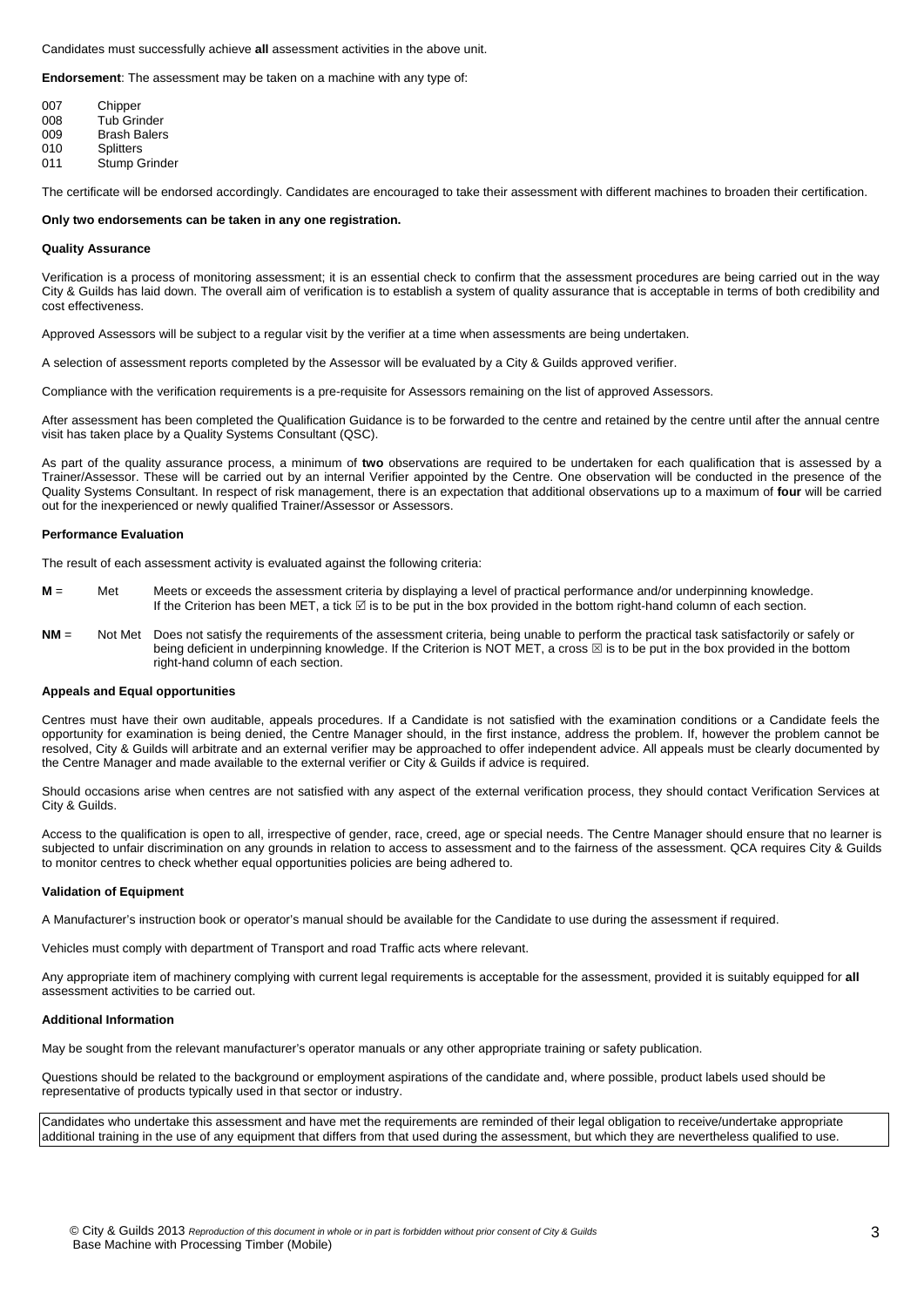#### **Assessment Guidance for the Trainer/Assessor**

This qualification can only be assessed by an Assessor who is suitably qualified and meets the requirements of the awarding body. The Assessor must be independent **and cannot have been involved with the training of the Candidate**. Please see City & Guilds Centre Manual for guidance.

The Candidate is to be notified of the place and time of assessment and when formal assessment commences and ceases.

Assessors are reminded that assessment is a formal process and that assessment must be carried out using this Qualification Guidance. All relevant assessment criteria must be assessed against the criterion as specified in the Qualification Guidance. Assessment will be carried out by direct observation and by oral questioning of the Candidate. **Where a specific number of responses are required theses may include other suitable answers not specified if they are deemed to be correct by the Assessor**. The performance of the Candidate is to be recorded on the Qualification Guidance as directed by completing the tick boxes. Space has been provided on the Qualification Guidance for the person assessing to record relevant information which can be utilised to provide feedback to the Candidate. After assessment has been completed the Qualification Guidance document is to be retained by the assessor and provided if required by a Quality Systems consultant (QSC).

#### **Assessment Guidance for Candidate**

A list of registered assessment centres is available from City & Guilds Land Based Services. ([www.nptc.org.uk\)](http://www.nptc.org.uk/)

Assessment is a process by which it is confirmed that the candidate is competent in the unit(s) within the award to which the assessment relates. It is the process of collecting evidence about his/her capabilities and judging whether that evidence is sufficient to attribute competence.

The Candidate must be registered through the City & Guilds approved assessment centre for this qualification prior to the assessment.

The results of the assessment will be recorded on the Record of Assessment form (ROA).

The qualification guidance contains criteria relating to:

- Observation of practical performance
	- Assessment of underpinning knowledge

#### **Safe Practice:**

- 1. Assessors must hold a current 'First Aid at Work' Certificate.
- 2. It is strongly recommended that Candidates hold at least a recent, recognised 'Emergency First Aid' Training Certificate.
- 3. All forest machines used in the assessments must comply with relevant Arboriculture and Forestry Advisory Group (AFAG) Safety Guides
- 4. Candidates should be familiar with the machine that they are going to operate.
- 5. Appropriate Personal Protective Equipment (PPE) must be worn at all times.
- 6. A First Aid kit meeting current regulations, of the appropriate size for the number of persons on site, must be available.
- 7. The Assessor must ensure a Risk Assessment is carried out, and sufficient control measures implemented.
- 8. Any necessary permissions must have been granted, and notifications made as appropriate: (e.g. Forestry Commission, Forest Enterprise, Private owners etc).
- 9. All equipment being used for this assessment must comply with relevant requirements of the Provision and Use of Work Equipment Regulations (PUWER) 1998 and Lifting Operations and Lifting Equipment Regulations (LOLER) 1998.
- 10. Information may be sought from the relevant operator manuals or any other appropriate training or safety publication.
- 11. Provision must be made to avoid the risk of environmental pollution and adequate control measures must be implemented. (a suitable response kit to be available on the machine)
- 12. It is the responsibility of the Assessor and the Candidate to ensure that any additional requirements and provisions are met as relevant to this qualification.
- 13. Whenever the Candidate leaves the base machine, the parking brake must be applied.
- 14. When the Base Machine is parked and left unattended, or any attachments/detachments of equipment, must carry out the safe stop procedure.
- 15. The Base Machine must be operated in such a way that the Candidate, Assessor, other persons or equipment are not endangered.
- 16. All ancillary equipment, when detached must be left in a safe and stable condition.
- 17. Candidates must comply with current regulations when working at heights regulations 2005 amended
- 18. The assessment is carried out in accordance with the safety guidelines laid down in Arboriculture and Forestry Advisory Group (AFAG) Safety Guides, Health and Safety publications and current machinery directives.
- 19. A breach of Health and Safety that puts any person at risk during the assessment process will result in the assessment being terminated and the Candidate not meeting the required standard
- 20. Initial tonnage is done on unladen weight

#### **Validation of Equipment:**

Any Base Machine complying with industry guidance and European directives is acceptable for the test, provided it is suitably equipped for **all** assessment activities to be carried out. Where a ROPs structure is fitted, an operator seat restraint is in place and functional.

**Any machine that can lift or suspend the load above the operator, who isn't protected by adequate/suitable FOPS and OPS, will be required to produce a current LOLER certificate to the Assessor** 

> **Published by City & Guilds Building 500 Abbey Park Stareton Warwickshire CV8 2LY**

**T +44 (0)24 7685 7300 F +44 (0)24 7669 6128 [www.nptc.org.uk](http://www.nptc.org.uk/) e-mail: [information@cityandguilds.com](mailto:information@cityandguilds.com)**

**City & Guilds is a registered charity established to promote education and training**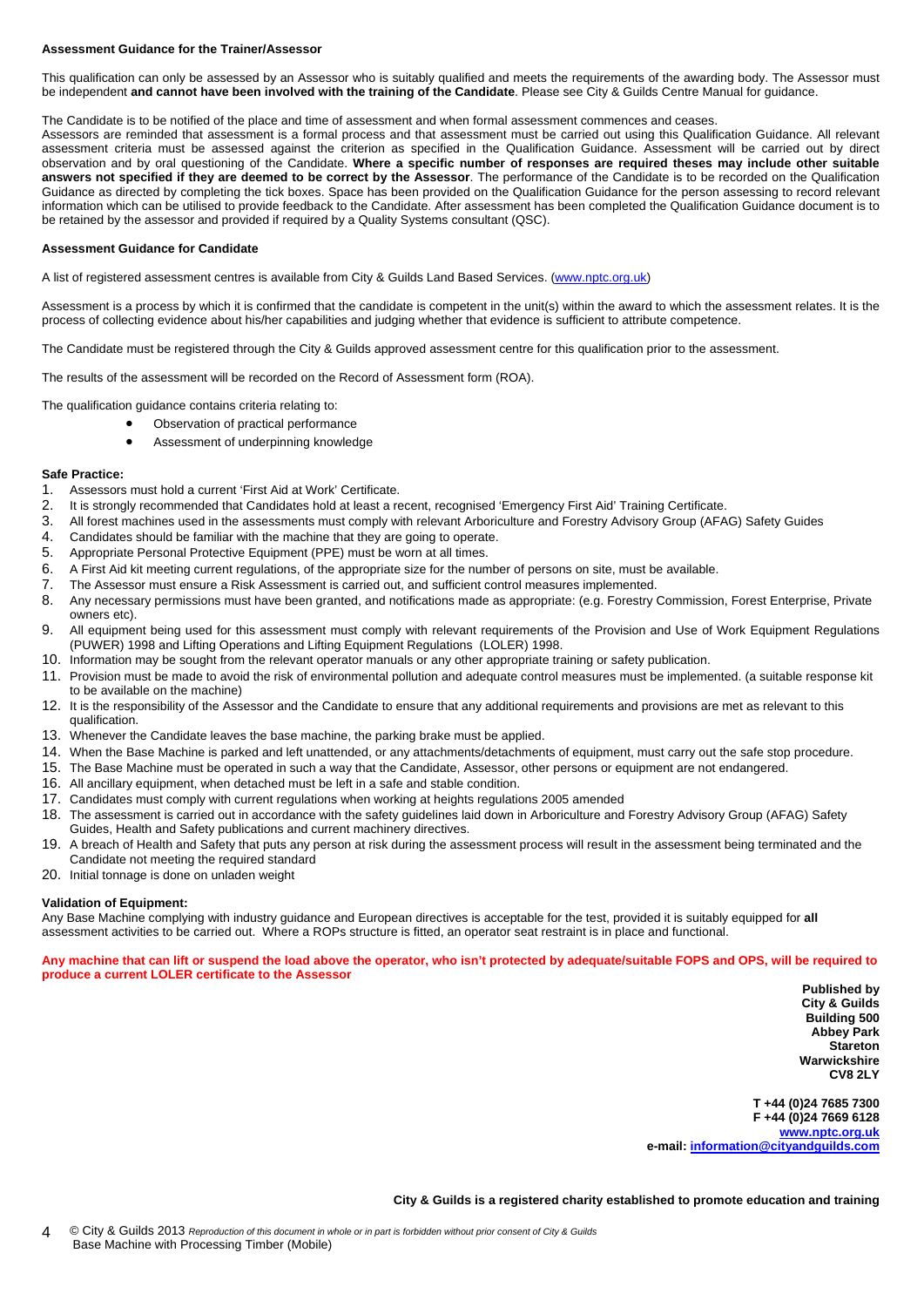|                                         | <b>Candidate A</b><br>Name: |                                                                                                                |                                                                                                                                                                                 | <b>Start Time:</b><br><b>Duration:</b><br>Date: |                                                                                                                                                                                                                                                                                                                                                                                                                                                                                                                                                                                               |                                                                                                                                                                                |                  |                                                                                                                           |                                                                                                                                                    |                                                                                                                                          |                                                                                                                                                              |  |
|-----------------------------------------|-----------------------------|----------------------------------------------------------------------------------------------------------------|---------------------------------------------------------------------------------------------------------------------------------------------------------------------------------|-------------------------------------------------|-----------------------------------------------------------------------------------------------------------------------------------------------------------------------------------------------------------------------------------------------------------------------------------------------------------------------------------------------------------------------------------------------------------------------------------------------------------------------------------------------------------------------------------------------------------------------------------------------|--------------------------------------------------------------------------------------------------------------------------------------------------------------------------------|------------------|---------------------------------------------------------------------------------------------------------------------------|----------------------------------------------------------------------------------------------------------------------------------------------------|------------------------------------------------------------------------------------------------------------------------------------------|--------------------------------------------------------------------------------------------------------------------------------------------------------------|--|
| <b>Candidate B</b>                      |                             | Name:                                                                                                          |                                                                                                                                                                                 | Date:                                           |                                                                                                                                                                                                                                                                                                                                                                                                                                                                                                                                                                                               | <b>Start Time:</b>                                                                                                                                                             | <b>Duration:</b> |                                                                                                                           |                                                                                                                                                    |                                                                                                                                          |                                                                                                                                                              |  |
| <b>Candidate C</b>                      |                             | Name:                                                                                                          |                                                                                                                                                                                 | Date:                                           |                                                                                                                                                                                                                                                                                                                                                                                                                                                                                                                                                                                               | <b>Start Time:</b>                                                                                                                                                             | <b>Duration:</b> |                                                                                                                           |                                                                                                                                                    |                                                                                                                                          |                                                                                                                                                              |  |
| <b>Candidate D</b>                      |                             | Name:                                                                                                          |                                                                                                                                                                                 | Date:                                           |                                                                                                                                                                                                                                                                                                                                                                                                                                                                                                                                                                                               | <b>Start Time:</b>                                                                                                                                                             | <b>Duration:</b> |                                                                                                                           |                                                                                                                                                    |                                                                                                                                          |                                                                                                                                                              |  |
| <b>CRITERIA</b><br><b>NUMBER</b>        |                             | <b>ASSESSMENT</b><br><b>CRITERIA</b>                                                                           | <b>ASSESSOR</b><br><b>GUIDANCE</b>                                                                                                                                              |                                                 |                                                                                                                                                                                                                                                                                                                                                                                                                                                                                                                                                                                               | <b>ASSESSMENT</b><br><b>ACTIVITIES</b>                                                                                                                                         |                  | A                                                                                                                         | $\, {\bf B}$                                                                                                                                       | <b>CANDIDATE</b><br>$\overline{c}$                                                                                                       | D                                                                                                                                                            |  |
| 4.4                                     |                             | Outline the emergency<br>planning relevant to the<br>working area                                              | The Candidate to state<br>five factors in emergency<br>planning                                                                                                                 |                                                 | include:                                                                                                                                                                                                                                                                                                                                                                                                                                                                                                                                                                                      | Emergency planning procedures for a site could                                                                                                                                 |                  |                                                                                                                           |                                                                                                                                                    |                                                                                                                                          |                                                                                                                                                              |  |
| <b>B4</b>                               |                             |                                                                                                                |                                                                                                                                                                                 |                                                 | location name<br>$\bullet$<br>grid reference<br>$\bullet$<br>designated meeting place<br>$\bullet$<br>site location name<br>$\bullet$<br>nearest access point<br>$\bullet$<br>street name/district<br>$\bullet$<br>type of access<br>$\bullet$<br>$\bullet$<br>$\bullet$<br>$\bullet$<br>$\bullet$<br>$\bullet$                                                                                                                                                                                                                                                                               | suitable helicopter landing area<br>phone number of nearest doctor<br>location and phone number of nearest<br>accident and emergency hospital<br>works manager contact details |                  | $\Box$<br>$\Box$<br>$\Box$<br>□<br>□<br>$\Box$<br>$\Box$<br>$\Box$<br>$\Box$<br>$\Box$<br>$\Box$<br>$\Box$                | $\Box$<br>$\Box$<br>$\Box$<br>□<br>□<br>$\Box$<br>$\Box$<br>$\Box$<br>$\Box$<br>$\Box$<br>$\Box$<br>□                                              | $\Box$<br>$\Box$<br>$\Box$<br>$\Box$<br>$\Box$<br>$\Box$<br>$\Box$<br>$\Box$<br>□<br>$\Box$<br>$\Box$<br>$\Box$                          | $\Box$<br>$\Box$<br>$\Box$<br>$\Box$<br>$\Box$<br>$\Box$<br>$\Box$<br>$\Box$<br>$\Box$<br>$\Box$<br>$\Box$<br>$\Box$                                         |  |
|                                         |                             |                                                                                                                |                                                                                                                                                                                 |                                                 | your own contact number<br>$\bullet$                                                                                                                                                                                                                                                                                                                                                                                                                                                                                                                                                          |                                                                                                                                                                                |                  | $\Box$                                                                                                                    | $\Box$                                                                                                                                             | $\Box$                                                                                                                                   | $\Box$                                                                                                                                                       |  |
| 1.1<br><b>B&amp;</b><br>PT <sub>1</sub> |                             | Identify the hazards<br>and risks associated<br>with the working area,<br>the proposed work and<br>the machine | The Candidate to state<br>four hazards and three<br>risks with the working<br>area/work to be done<br>The Candidate to state<br>four hazards and three<br>risks for the machine |                                                 | relevant to:<br>The work area/work to be done<br>Hazards<br>power lines<br>$\bullet$<br>terrain<br>$\bullet$<br>access routes<br>$\bullet$<br>chain shot<br>$\bullet$<br>risk zones<br>$\bullet$<br>struck by timber<br>$\bullet$<br>$\bullet$<br><b>Risks</b><br>operator<br>$\bullet$<br>others on site<br>$\bullet$<br>public<br>$\bullet$<br>other machine operators<br>$\bullet$<br>$\bullet$<br>The machine<br>Hazards<br>struck by machine<br>$\bullet$<br>access and egress<br>$\bullet$<br>moving parts<br>$\bullet$<br>hot surfaces<br>$\bullet$<br>working at heights<br>$\bullet$ | Met $\checkmark$ Not Met X<br>Identify hazards (anything with the potential to<br>cause harm) and risks (who might be harmed),                                                 |                  | □<br>⊔<br>$\Box$<br>□<br>□<br>$\Box$<br>□<br>□<br>$\Box$<br>$\Box$<br>□<br>$\Box$<br>□<br>$\Box$<br>$\Box$<br>□<br>$\Box$ | $\Box$<br>$\Box$<br>$\Box$<br>$\Box$<br>$\Box$<br>$\Box$<br>⊔<br>⊔<br>$\Box$<br>$\Box$<br>П<br>$\Box$<br>⊔<br>$\Box$<br>$\Box$<br>$\Box$<br>$\Box$ | □<br>⊔<br>$\Box$<br>$\Box$<br>$\Box$<br>□<br>□<br>$\Box$<br>$\Box$<br>$\Box$<br>$\Box$<br>$\Box$<br>□<br>$\Box$<br>$\Box$<br>□<br>$\Box$ | $\Box$<br>⊔<br>$\Box$<br>$\Box$<br>$\Box$<br>$\Box$<br>$\Box$<br>$\Box$<br>$\Box$<br>$\Box$<br>$\Box$<br>$\Box$<br>Ц<br>$\Box$<br>$\Box$<br>$\Box$<br>$\Box$ |  |

© City & Guilds 2013 *Reproduction of this document in whole or in part is forbidden without prior consent of City & Guilds*  Base Machine with Processing Timber (Mobile)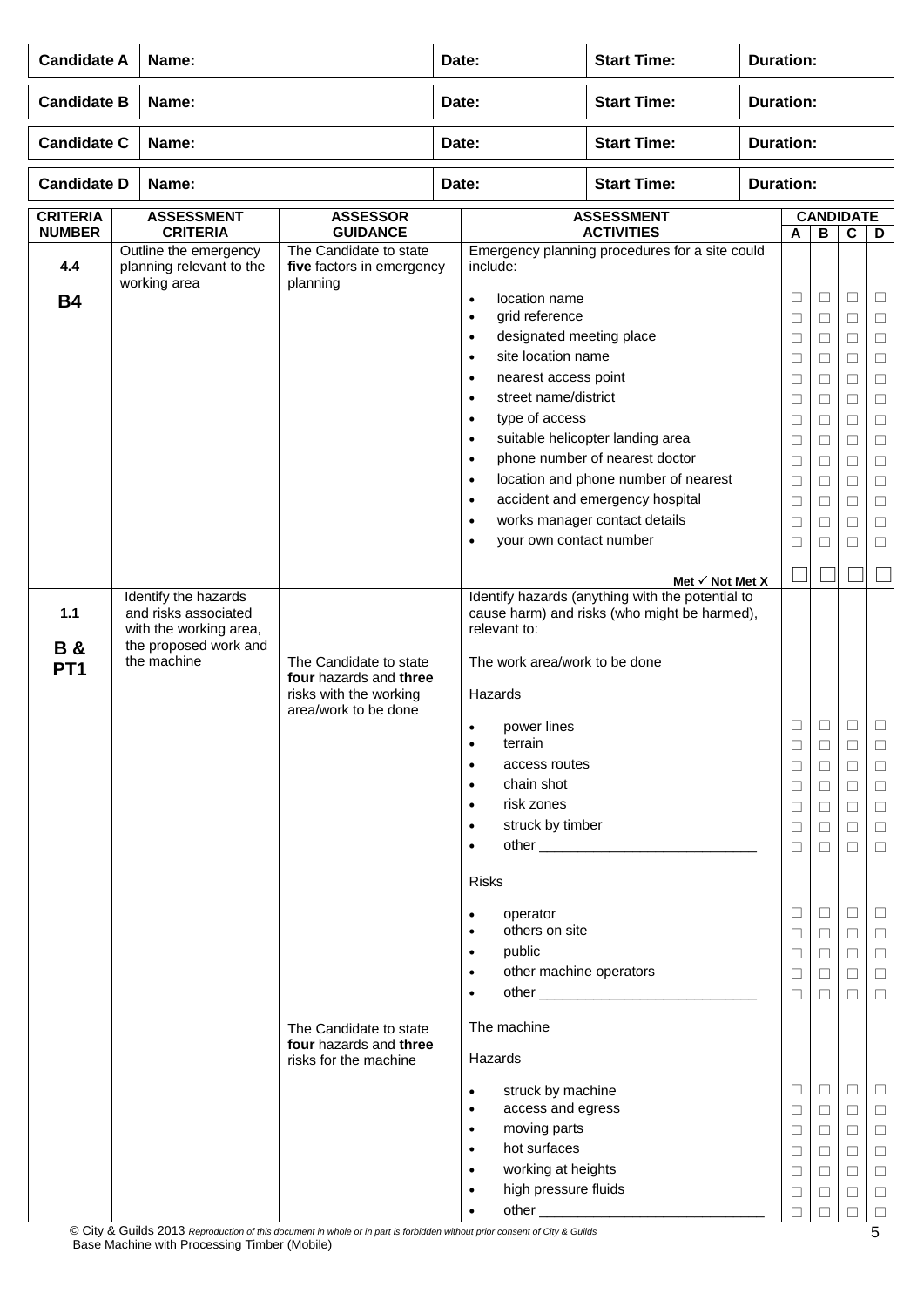| <b>CRITERIA</b>              | <b>ASSESSMENT</b>                                                                 | <b>ASSESSOR</b>                                                                             | <b>ASSESSMENT</b>                                                                                                                                                                          |        |        | <b>CANDIDATE</b> |        |
|------------------------------|-----------------------------------------------------------------------------------|---------------------------------------------------------------------------------------------|--------------------------------------------------------------------------------------------------------------------------------------------------------------------------------------------|--------|--------|------------------|--------|
| <b>NUMBER</b>                | <b>CRITERIA</b>                                                                   | <b>GUIDANCE</b>                                                                             | <b>ACTIVITIES</b>                                                                                                                                                                          | A      | B      | C                | D      |
|                              |                                                                                   |                                                                                             | <b>Risks</b>                                                                                                                                                                               |        |        |                  |        |
| 1.1 cont                     |                                                                                   |                                                                                             | public                                                                                                                                                                                     | $\Box$ | $\Box$ | □                | $\Box$ |
|                              |                                                                                   |                                                                                             | $\bullet$<br>operator<br>$\bullet$                                                                                                                                                         | $\Box$ | $\Box$ | $\Box$           | $\Box$ |
|                              |                                                                                   |                                                                                             | environment                                                                                                                                                                                |        |        |                  |        |
|                              |                                                                                   |                                                                                             | $\bullet$                                                                                                                                                                                  | $\Box$ | $\Box$ | $\Box$           | $\Box$ |
|                              |                                                                                   |                                                                                             | $\bullet$                                                                                                                                                                                  | ⊔      | ⊔      | Ш                | $\Box$ |
|                              |                                                                                   |                                                                                             |                                                                                                                                                                                            |        |        |                  |        |
|                              |                                                                                   |                                                                                             | Met√ Not Met X                                                                                                                                                                             |        |        |                  |        |
|                              |                                                                                   |                                                                                             |                                                                                                                                                                                            |        |        |                  |        |
| $1.2$<br><b>B&amp;</b>       | Use appropriate tools,<br>equipment and personal<br>protective equipment<br>(PPE) | Assessor to observe<br>appropriate tools,<br>equipment and PPE are<br>used in accordance to | All tools, equipment and Personal<br>$\bullet$<br>Protective Equipment are used in line with<br>industry good practice e.g. AFAG/HSE.<br>During all on site operations PPE in<br>$\bullet$ | □      | $\Box$ | $\Box$           | $\Box$ |
| PT <sub>1</sub>              |                                                                                   | industry good practice                                                                      | accordance with industry good practice                                                                                                                                                     |        |        | $\Box$           |        |
|                              |                                                                                   | All applicable to the task                                                                  | must be worn.                                                                                                                                                                              | ⊔      | ⊔      |                  | $\Box$ |
|                              |                                                                                   | at hand                                                                                     | Personal Protective Equipment identified could<br>include:                                                                                                                                 |        |        |                  |        |
|                              |                                                                                   |                                                                                             | safety helmet (if required)<br>$\bullet$                                                                                                                                                   | □      | $\Box$ | $\Box$           | $\Box$ |
|                              |                                                                                   |                                                                                             | hearing protection (where needed)<br>$\bullet$                                                                                                                                             | $\Box$ | $\Box$ | $\Box$           | $\Box$ |
|                              |                                                                                   |                                                                                             | suitable protective gloves<br>$\bullet$                                                                                                                                                    | $\Box$ | $\Box$ | $\Box$           | $\Box$ |
|                              |                                                                                   |                                                                                             | protective boots<br>$\bullet$                                                                                                                                                              | $\Box$ | $\Box$ | $\Box$           | $\Box$ |
|                              |                                                                                   |                                                                                             | non snag outer clothing<br>$\bullet$                                                                                                                                                       | $\Box$ | □      | □                | $\Box$ |
|                              |                                                                                   |                                                                                             | high visibility clothing where risk<br>$\bullet$                                                                                                                                           |        |        |                  |        |
|                              |                                                                                   |                                                                                             | assessment identifies it                                                                                                                                                                   | $\Box$ | $\Box$ | $\Box$           | $\Box$ |
|                              |                                                                                   |                                                                                             | hand cleaning materials<br>$\bullet$                                                                                                                                                       | $\Box$ | $\Box$ | $\Box$           | $\Box$ |
|                              |                                                                                   |                                                                                             | first aid kit<br>$\bullet$                                                                                                                                                                 | $\Box$ | □      | □                | $\Box$ |
|                              |                                                                                   |                                                                                             | other <u>the contract of the contract of</u>                                                                                                                                               | П      | □      | П                | $\Box$ |
|                              |                                                                                   |                                                                                             |                                                                                                                                                                                            |        |        |                  |        |
|                              |                                                                                   |                                                                                             | Met $\checkmark$ Not Met X                                                                                                                                                                 |        |        |                  |        |
| 4.1/6.1                      | Outline the key health<br>and safety legislation<br>and industry good             | The Candidate to state<br>two relevant points of<br>each of the following:                  | Outline key points from the legislation listed<br>below:                                                                                                                                   |        |        |                  |        |
| <b>B4</b><br>PT <sub>6</sub> | practice                                                                          | Health and Safety at Work<br>Act (HSWA) (1974)                                              | Health and Safety at Work Act (HSWA) (1974) -                                                                                                                                              |        |        |                  |        |
|                              |                                                                                   |                                                                                             | general duties for employers and                                                                                                                                                           |        |        |                  |        |
|                              |                                                                                   |                                                                                             | employees                                                                                                                                                                                  | $\Box$ | $\Box$ | □                | $\Box$ |
|                              |                                                                                   |                                                                                             | maintain safe places of work<br>$\bullet$                                                                                                                                                  | $\Box$ | $\Box$ | □                | $\Box$ |
|                              |                                                                                   |                                                                                             | $\bullet$                                                                                                                                                                                  | $\Box$ | $\Box$ | $\Box$           | $\Box$ |
|                              |                                                                                   | Provision and Use of<br>Work Equipment<br>Regulations 1998                                  | Provision and Use of Work Equipment<br>Regulations 1998 (PUWER 98) -                                                                                                                       |        |        |                  |        |
|                              |                                                                                   | (PUWER 98)                                                                                  | record keeping<br>$\bullet$                                                                                                                                                                | □      | $\Box$ | □                | $\Box$ |
|                              |                                                                                   |                                                                                             | operators adequately trained<br>$\bullet$                                                                                                                                                  | $\Box$ | $\Box$ | $\Box$           | $\Box$ |
|                              |                                                                                   |                                                                                             | equipment fit for purpose<br>$\bullet$                                                                                                                                                     | $\Box$ | $\Box$ | $\Box$           | $\Box$ |
|                              |                                                                                   |                                                                                             | $\bullet$                                                                                                                                                                                  | $\Box$ | $\Box$ | □                | $\Box$ |
|                              |                                                                                   | Lifting Operations and<br><b>Lifting Equipment</b><br>Regulations (1998)                    | Lifting Operations and Lifting Equipment<br>Regulations (1998) (LOLER)                                                                                                                     |        |        |                  |        |
|                              |                                                                                   | (LOLER)                                                                                     | main requirements of the LOLER required<br>$\bullet$<br>by the machine<br>risk zones<br>$\bullet$                                                                                          | $\Box$ | $\Box$ | □                | $\Box$ |
|                              |                                                                                   |                                                                                             |                                                                                                                                                                                            | $\Box$ | $\Box$ | $\Box$           | $\Box$ |
|                              |                                                                                   |                                                                                             | safe working load<br>$\bullet$                                                                                                                                                             | □      | $\Box$ | □                | $\Box$ |
|                              |                                                                                   |                                                                                             | inspection by a competent person<br>$\bullet$                                                                                                                                              | $\Box$ | □      | $\Box$           | $\Box$ |
|                              |                                                                                   |                                                                                             | operating controls labelled<br>$\bullet$                                                                                                                                                   | $\Box$ | $\Box$ | $\Box$           | $\Box$ |
|                              |                                                                                   |                                                                                             |                                                                                                                                                                                            | П      |        | П                | $\Box$ |
|                              |                                                                                   |                                                                                             |                                                                                                                                                                                            |        |        |                  |        |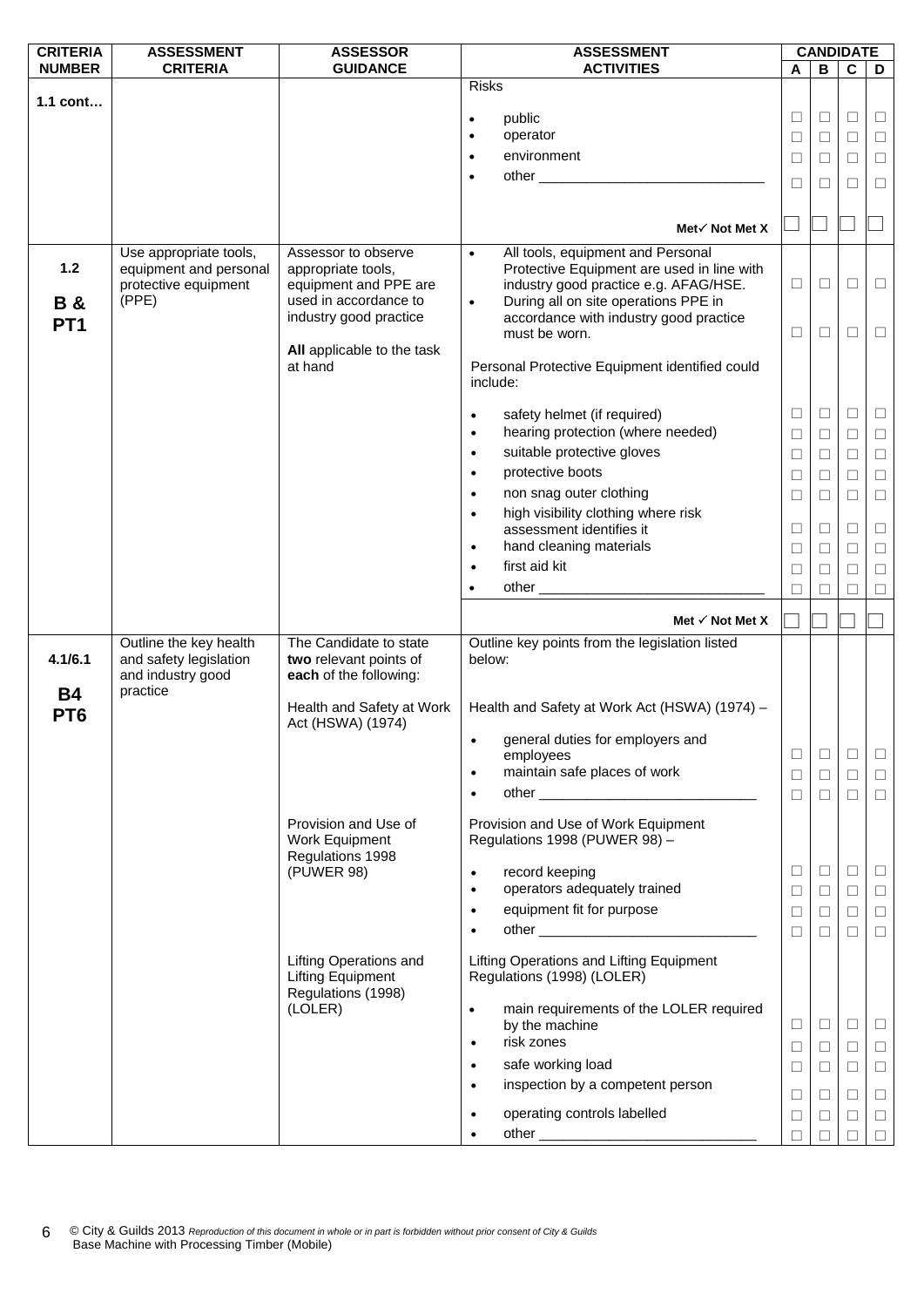| <b>CRITERIA</b> | <b>ASSESSMENT</b>                   | <b>ASSESSOR</b>                                                                    | <b>ASSESSMENT</b>                                                                                                          |                  |             | <b>CANDIDATE</b> |                  |
|-----------------|-------------------------------------|------------------------------------------------------------------------------------|----------------------------------------------------------------------------------------------------------------------------|------------------|-------------|------------------|------------------|
| <b>NUMBER</b>   | <b>CRITERIA</b>                     | <b>GUIDANCE</b>                                                                    | <b>ACTIVITIES</b><br>Reporting of Injuries, Diseases and Dangerous                                                         | A                | B           | $\mathbf c$      | D                |
| 4.1/6.1<br>cont |                                     | Reporting of Injuries,<br>Diseases and Dangerous<br><b>Occurrences Regulations</b> | Occurrences Regulations 1995 (RIDDOR)                                                                                      |                  |             |                  |                  |
|                 |                                     | 1995 (RIDDOR)                                                                      | reporting of accidents<br>$\bullet$                                                                                        | $\Box$           | $\Box$      | $\Box$           | $\Box$           |
|                 |                                     |                                                                                    | reporting of dangerous occurrences<br>$\bullet$                                                                            | $\Box$           | $\Box$      | $\Box$           | $\Box$           |
|                 |                                     |                                                                                    | $\bullet$                                                                                                                  | $\Box$           | $\Box$      | $\Box$           | $\Box$           |
|                 |                                     | Working at Heights                                                                 | Working at Heights                                                                                                         |                  |             |                  |                  |
|                 |                                     |                                                                                    | adequate precautions taken for safe<br>$\bullet$                                                                           | $\Box$           | $\Box$      | $\Box$           | $\Box$           |
|                 |                                     |                                                                                    | working procedures<br>any height constitutes working at heights<br>$\bullet$                                               | $\Box$           | $\Box$      | $\Box$           | $\Box$           |
|                 |                                     |                                                                                    | ٠                                                                                                                          | $\Box$           | $\Box$      | $\Box$           | $\Box$           |
|                 |                                     |                                                                                    |                                                                                                                            |                  |             |                  |                  |
|                 |                                     | <b>Control of Substances</b><br>Hazardous to Health<br>(COSHH) Regulations         | Control of Substances Hazardous to Health<br>(COSHH) Regulations (2002)                                                    |                  |             |                  |                  |
|                 |                                     | (2002)                                                                             | correct PPE to be identified<br>$\bullet$                                                                                  | □                | $\Box$      | $\Box$           | $\Box$           |
|                 |                                     |                                                                                    | correct storage and application<br>$\bullet$                                                                               | $\Box$           | $\Box$      | $\Box$           | $\Box$           |
|                 |                                     |                                                                                    | disposal<br>$\bullet$                                                                                                      | $\Box$           | $\Box$      | $\Box$           | $\Box$           |
|                 |                                     |                                                                                    | other and the contract of the contract of the contract of the contract of the contract of the contract of the<br>$\bullet$ | $\Box$           | $\Box$      | $\Box$           | $\Box$           |
|                 |                                     | State two sources of                                                               | <b>Industry Good Practice</b>                                                                                              |                  |             |                  |                  |
|                 |                                     | industry good practice                                                             |                                                                                                                            |                  |             |                  |                  |
|                 |                                     | information                                                                        | Arboriculture Forestry Advisory Group<br>$\bullet$<br>(AFAG) information                                                   | $\Box$           | $\Box$      | $\Box$           | $\Box$           |
|                 |                                     |                                                                                    | Health and safety in forestry<br>$\bullet$                                                                                 | $\Box$           | $\Box$      | $\Box$           | $\Box$           |
|                 |                                     |                                                                                    | Forest and water guidelines<br>$\bullet$                                                                                   | $\Box$           | $\Box$      | $\Box$           | $\Box$           |
|                 |                                     |                                                                                    | Operators manual<br>$\bullet$                                                                                              | $\Box$           | $\Box$      | $\Box$           | $\Box$           |
|                 |                                     | State two factors of lone<br>working                                               | Lone working                                                                                                               |                  |             |                  |                  |
|                 |                                     |                                                                                    | effective communication system<br>$\bullet$                                                                                | □                | $\Box$      | $\Box$           | $\Box$           |
|                 |                                     |                                                                                    | fail to safe system<br>$\bullet$                                                                                           | □                | $\Box$      | $\Box$           | $\Box$           |
|                 |                                     |                                                                                    | reporting in times                                                                                                         | $\Box$           | $\Box$      | $\Box$           | $\Box$           |
|                 |                                     | State two procedures to<br>be followed when machine                                | Line contact possible procedures:                                                                                          |                  |             |                  |                  |
|                 |                                     | contacts power line                                                                | where possible, drive away to safe area<br>$\bullet$                                                                       | $\Box$           | $\Box$      | □                | $\Box$           |
|                 |                                     |                                                                                    | if safe, stay in machine and contact power<br>$\bullet$<br>company/supervisor                                              | $\Box$           | $\Box$      | $\Box$           | $\Box$           |
|                 |                                     |                                                                                    | jump from machine, bunny hop as far as<br>$\bullet$                                                                        |                  |             |                  |                  |
|                 |                                     |                                                                                    | possible                                                                                                                   | $\Box$           | $\Box$      | $\Box$           | $\Box$           |
|                 |                                     | State four factors<br>regarding working near                                       | Power lines                                                                                                                |                  |             |                  |                  |
|                 |                                     | power lines                                                                        | designated crossing point (goal posts)<br>$\bullet$<br>liaison with power companies                                        | $\Box$           | $\Box$      | $\Box$           | $\Box$           |
|                 |                                     |                                                                                    | $\bullet$<br>site maps<br>$\bullet$                                                                                        | $\Box$           | $\Box$      | $\Box$           | $\Box$           |
|                 |                                     |                                                                                    | AFAG<br>$\bullet$                                                                                                          | $\Box$           | $\Box$      | $\Box$<br>$\Box$ | $\Box$           |
|                 |                                     |                                                                                    | electricity at work<br>$\bullet$                                                                                           | $\Box$<br>$\Box$ | $\Box$<br>□ | $\Box$           | $\Box$<br>$\Box$ |
|                 |                                     |                                                                                    |                                                                                                                            | □                |             | □                | $\Box$           |
|                 |                                     |                                                                                    |                                                                                                                            |                  | ⊔           |                  |                  |
|                 |                                     |                                                                                    | Met $\checkmark$ Not Met X                                                                                                 |                  |             |                  |                  |
|                 | Describe the types of               | The Candidate to state                                                             | Records:                                                                                                                   |                  |             |                  |                  |
| 4.3/6.3         | records that may be<br>required for | two types of record<br>keeping to meet PUWER                                       | logbook<br>$\bullet$                                                                                                       | □                | $\Box$      | $\Box$           | $\Box$           |
| <b>B4</b>       | management and                      |                                                                                    | service logbook<br>$\bullet$                                                                                               | $\Box$           | $\Box$      | $\Box$           | $\Box$           |
| PT <sub>6</sub> | legislative                         |                                                                                    | time sheet<br>$\bullet$                                                                                                    | □                | $\Box$      | $\Box$           | $\Box$           |
|                 | requirements                        |                                                                                    | maintenance schedule<br>$\bullet$                                                                                          | $\Box$           | $\Box$      | $\Box$           | $\Box$           |
|                 |                                     |                                                                                    | $\bullet$                                                                                                                  | □                |             | □                | $\Box$           |
|                 |                                     |                                                                                    | Met $\checkmark$ Not Met X                                                                                                 |                  |             |                  |                  |
|                 |                                     |                                                                                    |                                                                                                                            |                  |             |                  |                  |

© City & Guilds 2013 *Reproduction of this document in whole or in part is forbidden without prior consent of City & Guilds*  Base Machine with Processing Timber (Mobile)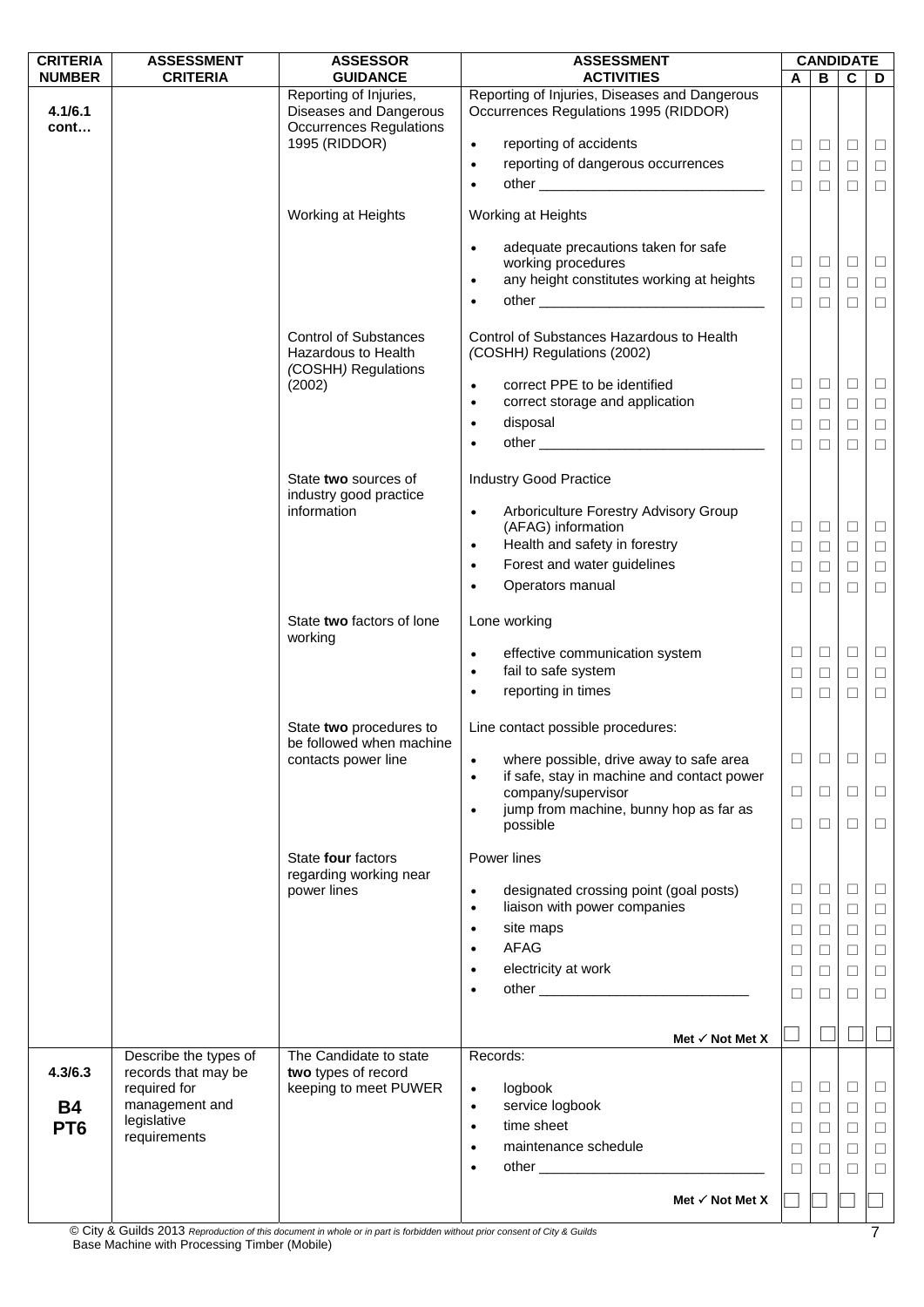| <b>CRITERIA</b>      | <b>ASSESSMENT</b>                                              | <b>ASSESSOR</b>              | <b>ASSESSMENT</b>                                                                                            |                  |                  | <b>CANDIDATE</b> |                  |
|----------------------|----------------------------------------------------------------|------------------------------|--------------------------------------------------------------------------------------------------------------|------------------|------------------|------------------|------------------|
| <b>NUMBER</b>        | <b>CRITERIA</b><br>State why it is important                   | <b>GUIDANCE</b><br>State One | <b>ACTIVITIES</b><br>Importance of communication could include:                                              | $\mathbf{A}$     | B                | $\mathbf{C}$     | D                |
| 4.2/6.2              | to maintain good<br>communication and                          |                              | health and safety<br>$\bullet$                                                                               | $\Box$           | $\Box$           | $\Box$           | $\Box$           |
| <b>B4</b>            | team work within the                                           |                              | site planning/co-ordination<br>$\bullet$                                                                     | $\Box$           | $\Box$           | $\Box$           | $\Box$           |
| PT <sub>6</sub>      | working environment                                            |                              | $\bullet$                                                                                                    | $\Box$           | $\Box$           | $\Box$           | $\Box$           |
|                      |                                                                |                              | Met $\checkmark$ Not Met X                                                                                   |                  |                  |                  |                  |
|                      | State the safety                                               | <b>All required</b>          | Level ground                                                                                                 |                  |                  |                  |                  |
| 3.1/4.1<br><b>B3</b> | requirements and<br>routine checks required<br>for the machine |                              | all fluid levels can be accurately checked<br>$\bullet$<br>$\bullet$                                         | $\Box$<br>$\Box$ | $\Box$<br>$\Box$ | $\Box$<br>$\Box$ | $\Box$<br>$\Box$ |
| PT4                  |                                                                |                              | <b>Machine Services</b>                                                                                      |                  |                  |                  |                  |
|                      |                                                                |                              | security<br>$\bullet$                                                                                        | $\Box$           | $\Box$           | $\Box$           | $\Box$           |
|                      |                                                                |                              | unauthorised third party operation<br>$\bullet$                                                              | $\Box$           | $\Box$           | $\Box$           | $\Box$           |
|                      |                                                                |                              | $\bullet$                                                                                                    | $\Box$           | $\Box$           | $\Box$           | $\Box$           |
|                      |                                                                |                              | Cleanliness                                                                                                  |                  |                  |                  |                  |
|                      |                                                                |                              | personal contamination<br>$\bullet$<br>system contamination<br>$\bullet$                                     | $\Box$<br>$\Box$ | $\Box$<br>$\Box$ | $\Box$<br>□      | $\Box$<br>$\Box$ |
|                      |                                                                |                              | $\bullet$                                                                                                    | $\Box$           | $\Box$           | $\Box$           | $\Box$           |
|                      |                                                                |                              | Adjustment                                                                                                   |                  |                  |                  |                  |
|                      |                                                                |                              | ergonomics<br>$\bullet$                                                                                      | $\Box$           | $\Box$           | $\Box$           | $\Box$           |
|                      |                                                                |                              | visibility<br>$\bullet$                                                                                      | $\Box$           | $\Box$           | $\Box$           | $\Box$           |
|                      |                                                                |                              |                                                                                                              | $\Box$           | $\Box$           | $\Box$           | $\Box$           |
|                      |                                                                |                              | <b>Restraint systems</b>                                                                                     |                  |                  |                  |                  |
|                      |                                                                |                              | personal safety<br>$\bullet$<br>HSE requirement<br>$\bullet$                                                 | $\Box$<br>$\Box$ | $\Box$<br>$\Box$ | $\Box$<br>$\Box$ | $\Box$<br>$\Box$ |
|                      |                                                                |                              | $\bullet$                                                                                                    | $\Box$           | $\Box$           | $\Box$           | $\Box$           |
|                      |                                                                |                              | Operator protection systems                                                                                  |                  |                  |                  |                  |
|                      |                                                                |                              | roll over protective structure (ROPS)<br>$\bullet$<br>falling object protective structure FOPS)<br>$\bullet$ | $\Box$<br>$\Box$ | $\Box$<br>$\Box$ | $\Box$<br>$\Box$ | $\Box$<br>$\Box$ |
|                      |                                                                |                              | operator protection structure (OPS)<br>$\bullet$                                                             | $\Box$           | $\Box$           | $\Box$           | $\Box$           |
|                      |                                                                |                              |                                                                                                              | $\Box$           | $\Box$           | □                | $\Box$           |
|                      |                                                                |                              | Access and Egress                                                                                            |                  |                  |                  |                  |
|                      |                                                                |                              | operator safety<br>$\bullet$                                                                                 | $\Box$           | $\Box$           | $\Box$           | $\sqcup$         |
|                      |                                                                |                              | <b>PUWER</b><br>$\bullet$                                                                                    | $\Box$           | $\Box$           | $\Box$           | $\Box$           |
|                      |                                                                |                              |                                                                                                              | $\Box$           | $\Box$           | $\Box$           | $\Box$           |
|                      |                                                                |                              | <b>Either</b>                                                                                                |                  |                  |                  |                  |
|                      |                                                                |                              | Wheeled                                                                                                      |                  |                  |                  |                  |
|                      |                                                                |                              | Tyre pressure and ballast                                                                                    |                  |                  |                  |                  |
|                      |                                                                |                              | tyre dealers recommendations<br>$\bullet$<br>operators handbook<br>$\bullet$                                 | $\Box$<br>$\Box$ | $\Box$<br>$\Box$ | $\Box$<br>$\Box$ | $\Box$<br>$\Box$ |
|                      |                                                                |                              | stability<br>$\bullet$                                                                                       | $\Box$           | $\Box$           | $\Box$           | $\Box$           |
|                      |                                                                |                              | traction aids<br>band tracks of chains                                                                       | $\Box$           | $\Box$           | $\Box$           | $\Box$           |
|                      |                                                                |                              |                                                                                                              | □<br>П           | ⊔                | $\Box$           | $\Box$           |

© City & Guilds 2013 *Reproduction of this document in whole or in part is forbidden without prior consent of City & Guilds*  Base Machine with Processing Timber (Mobile) 8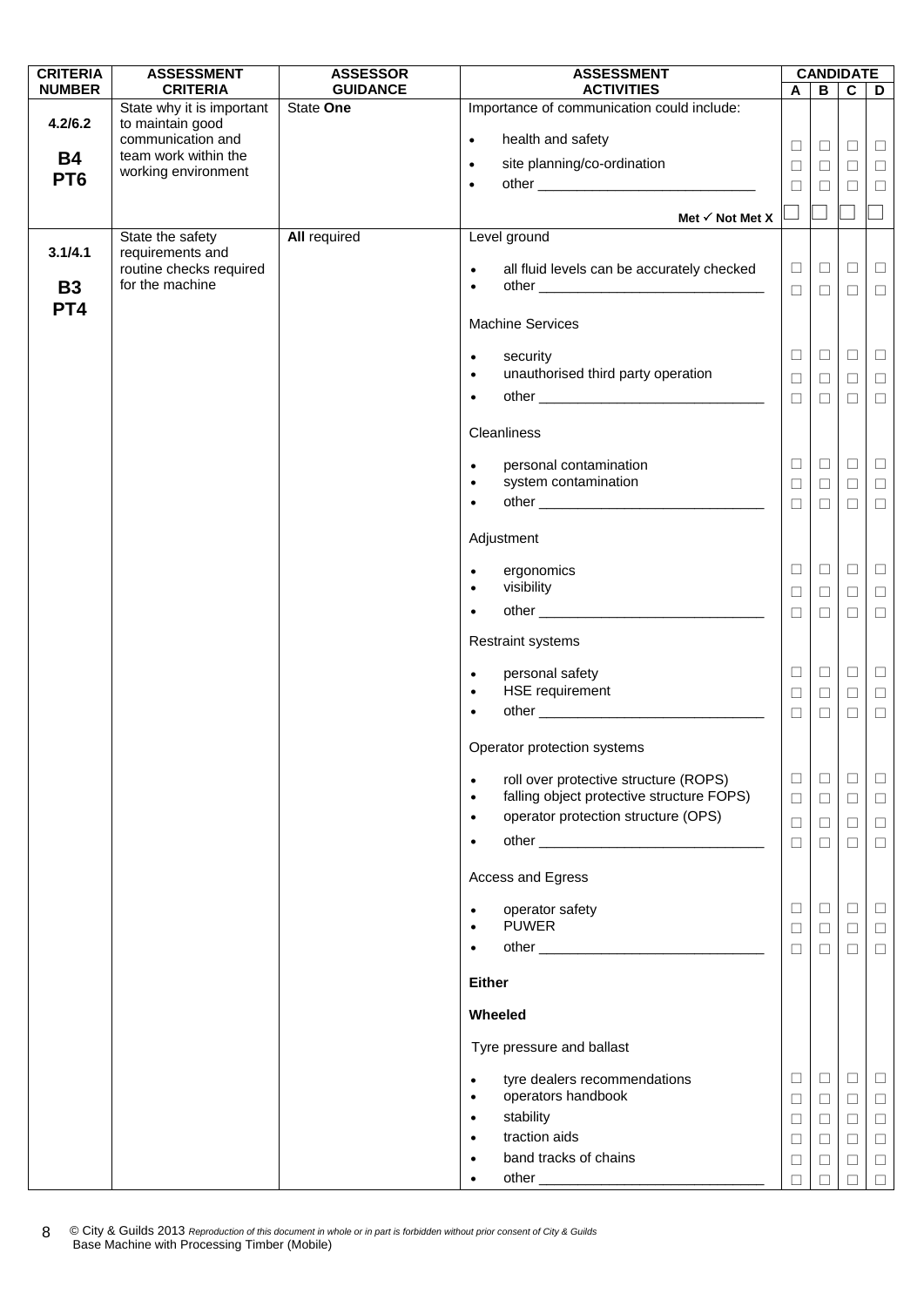| <b>CRITERIA</b>                              | <b>ASSESSMENT</b>                                                                              | <b>ASSESSOR</b>                                                                                                                                                        | <b>ASSESSMENT</b>                                                                                                 |                                        |                            | <b>CANDIDATE</b>           |                            |
|----------------------------------------------|------------------------------------------------------------------------------------------------|------------------------------------------------------------------------------------------------------------------------------------------------------------------------|-------------------------------------------------------------------------------------------------------------------|----------------------------------------|----------------------------|----------------------------|----------------------------|
| <b>NUMBER</b>                                | <b>CRITERIA</b>                                                                                | <b>GUIDANCE</b>                                                                                                                                                        | <b>ACTIVITIES</b>                                                                                                 | A                                      | B                          | $\mathbf c$                | D                          |
| 3.1/4.1<br>cont                              |                                                                                                |                                                                                                                                                                        | Wheel nuts<br>visually<br>$\bullet$<br>torque wrench<br>$\bullet$<br>operators handbook<br>$\bullet$<br><b>OR</b> | $\Box$<br>$\Box$<br>$\Box$             | $\Box$<br>$\Box$<br>$\Box$ | $\Box$<br>$\Box$<br>$\Box$ | $\Box$<br>$\Box$<br>$\Box$ |
|                                              |                                                                                                |                                                                                                                                                                        | <b>Tracked</b>                                                                                                    |                                        |                            |                            |                            |
|                                              |                                                                                                |                                                                                                                                                                        | <b>Track Drive Train</b>                                                                                          |                                        |                            |                            |                            |
|                                              |                                                                                                |                                                                                                                                                                        | track will come off<br>$\bullet$<br>track will break<br>$\bullet$                                                 | $\Box$<br>$\Box$                       | $\Box$<br>$\Box$           | $\Box$<br>$\Box$           | $\Box$<br>$\Box$           |
|                                              |                                                                                                |                                                                                                                                                                        | lack of traction<br>$\bullet$                                                                                     | $\Box$                                 | $\Box$                     | $\Box$                     | $\Box$                     |
|                                              |                                                                                                |                                                                                                                                                                        | premature wear<br>$\bullet$                                                                                       | $\Box$                                 | $\Box$                     | $\Box$                     | $\Box$                     |
|                                              |                                                                                                |                                                                                                                                                                        | long term damage<br>$\bullet$                                                                                     | $\Box$                                 | $\Box$                     | $\Box$                     | $\Box$                     |
|                                              |                                                                                                |                                                                                                                                                                        | $\bullet$                                                                                                         | $\Box$                                 | $\Box$                     | $\Box$                     | $\Box$                     |
|                                              |                                                                                                |                                                                                                                                                                        | Tension criteria                                                                                                  |                                        |                            |                            |                            |
|                                              |                                                                                                |                                                                                                                                                                        | according to manufacturers<br>$\bullet$                                                                           |                                        |                            |                            |                            |
|                                              |                                                                                                |                                                                                                                                                                        | recommendations                                                                                                   | □                                      | $\Box$                     | ⊔                          | $\Box$                     |
|                                              |                                                                                                |                                                                                                                                                                        | $\bullet$                                                                                                         | $\Box$                                 | $\Box$                     | $\Box$                     | $\Box$                     |
|                                              |                                                                                                |                                                                                                                                                                        | Met $\checkmark$ Not Met X                                                                                        |                                        |                            |                            |                            |
| 2.1<br><b>B &amp; PT</b><br>$\boldsymbol{2}$ | Carry out pre and post-<br>start checks to test all<br>operating functions of<br>the equipment | The Assessor must be<br>satisfied that the<br>Candidate has a thorough<br>knowledge of the loader<br>and attachment<br>Plan work and the work<br>site to maintain safe | Planning work may include:                                                                                        |                                        |                            |                            |                            |
|                                              |                                                                                                | working areas to operate                                                                                                                                               | with minimal damage to the worksite<br>$\bullet$                                                                  | $\Box$                                 | $\Box$                     | $\Box$                     | $\Box$                     |
|                                              |                                                                                                | the timber processor                                                                                                                                                   | standing trees<br>$\bullet$                                                                                       | $\Box$                                 | $\Box$                     | $\Box$                     | $\Box$                     |
|                                              |                                                                                                | State five                                                                                                                                                             | tracks<br>$\bullet$                                                                                               | $\begin{array}{c} \square \end{array}$ | $\Box$                     | $\Box$                     | $\Box$                     |
|                                              |                                                                                                |                                                                                                                                                                        | roads<br>$\bullet$                                                                                                | $\Box$                                 | $\Box$                     | □                          | $\Box$                     |
|                                              |                                                                                                |                                                                                                                                                                        | drains<br>$\bullet$                                                                                               | $\Box$                                 | $\Box$                     | $\Box$                     | $\Box$                     |
|                                              |                                                                                                |                                                                                                                                                                        | environment<br>$\bullet$                                                                                          | $\Box$                                 | $\Box$                     | $\Box$                     | $\Box$                     |
|                                              |                                                                                                |                                                                                                                                                                        | in accordance with the site and job<br>$\bullet$<br>specification                                                 | $\Box$                                 | $\Box$                     | □                          | $\Box$                     |
|                                              |                                                                                                |                                                                                                                                                                        | $\bullet$                                                                                                         | □                                      | $\Box$                     | □                          | $\Box$                     |
|                                              |                                                                                                | State four                                                                                                                                                             | Utilise additional safeguards such as:                                                                            |                                        |                            |                            |                            |
|                                              |                                                                                                |                                                                                                                                                                        | barriers<br>$\bullet$                                                                                             | $\Box$                                 | $\Box$                     | $\Box$                     | $\Box$                     |
|                                              |                                                                                                |                                                                                                                                                                        | banksman<br>$\bullet$                                                                                             | $\Box$                                 | $\Box$                     | $\Box$                     | $\Box$                     |
|                                              |                                                                                                |                                                                                                                                                                        | signs<br>$\bullet$                                                                                                | $\Box$                                 | $\Box$                     | $\Box$                     | $\Box$                     |
|                                              |                                                                                                |                                                                                                                                                                        | other workers<br>$\bullet$                                                                                        | $\Box$                                 | $\Box$                     | $\Box$                     | $\Box$                     |
|                                              |                                                                                                |                                                                                                                                                                        | risk zone e.g. adjacent roads and tracks<br>$\bullet$                                                             | $\Box$                                 | $\Box$                     | $\Box$                     | $\Box$                     |
|                                              |                                                                                                |                                                                                                                                                                        | $\bullet$                                                                                                         | $\Box$                                 | $\Box$                     | □                          | $\Box$                     |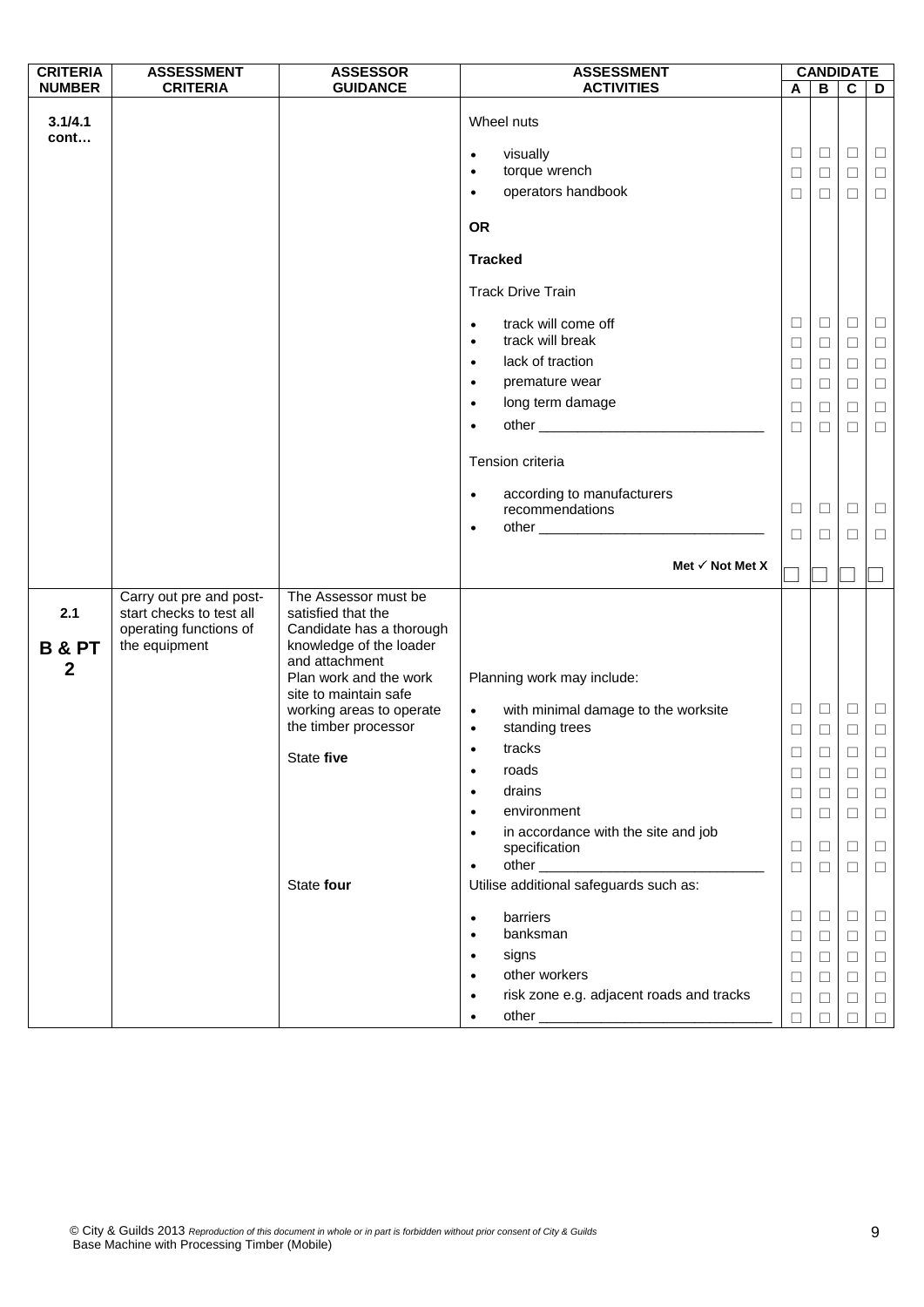| <b>CRITERIA</b> | <b>ASSESSMENT</b> | <b>ASSESSOR</b>                                    | <b>ASSESSMENT</b>                                          |        |        | <b>CANDIDATE</b> |        |  |
|-----------------|-------------------|----------------------------------------------------|------------------------------------------------------------|--------|--------|------------------|--------|--|
| <b>NUMBER</b>   | <b>CRITERIA</b>   | <b>GUIDANCE</b>                                    | <b>ACTIVITIES</b>                                          | A      | в      | $\mathbf c$      | D      |  |
|                 |                   | Assessor to make sure                              | Pre and post start checks on the machine                   |        |        |                  |        |  |
| 2.1 cont        |                   | suitable PPE is available                          | according to the operators handbook and to                 |        |        |                  |        |  |
|                 |                   | and used where<br>necessary.                       | include:                                                   |        |        |                  |        |  |
|                 |                   |                                                    | machine on level ground<br>$\bullet$                       | $\Box$ | $\Box$ | $\Box$           | $\Box$ |  |
|                 |                   | Assessor to visually                               | ensure machine services in neutral and<br>$\bullet$        |        |        |                  |        |  |
|                 |                   | observe candidate                                  | lowered where applicable                                   | $\Box$ | $\Box$ | $\Box$           | $\Box$ |  |
|                 |                   | carrying out the pre and                           | engine stopped and key removed<br>$\bullet$                | $\Box$ | □      | $\Box$           | $\Box$ |  |
|                 |                   | post start checks of the                           | check engine oil, transmission/hydraulic oil,<br>$\bullet$ |        |        |                  |        |  |
|                 |                   | machine                                            | coolant and fuel level, engine air filter                  | $\Box$ | $\Box$ | $\Box$           | $\Box$ |  |
|                 |                   |                                                    | importance of cleanliness<br>$\bullet$                     | ⊔      | □      | □                | □      |  |
|                 |                   | Candidate to comment on<br>machines serviceability | seat, steering mechanism and mirror<br>$\bullet$           |        |        |                  |        |  |
|                 |                   |                                                    | adjustment                                                 | $\Box$ | $\Box$ | $\Box$           | $\Box$ |  |
|                 |                   | Assessor is to use their                           | operator seat restraint is functional (where<br>$\bullet$  |        |        |                  |        |  |
|                 |                   | own discretion as to                               | applicable)                                                | $\Box$ | $\Box$ | $\Box$           | $\Box$ |  |
|                 |                   | whether a seat belt/lap                            | check operator protection systems<br>$\bullet$             | $\Box$ | $\Box$ | $\Box$           | $\Box$ |  |
|                 |                   | restraint is to be worn                            | check relevant access and egress points<br>$\bullet$       | $\Box$ | $\Box$ | $\Box$           | $\Box$ |  |
|                 |                   | during assessment                                  | check wheel nuts<br>$\bullet$                              | $\Box$ | $\Box$ | $\Box$           | $\Box$ |  |
|                 |                   |                                                    | check pin bush wear and security<br>$\bullet$              | □      | $\Box$ | $\Box$           | $\Box$ |  |
|                 |                   |                                                    | check for cracks/fatigue<br>$\bullet$                      | $\Box$ | $\Box$ | $\Box$           | $\Box$ |  |
|                 |                   |                                                    | check for hydraulic leaks<br>$\bullet$                     | $\Box$ | $\Box$ | $\Box$           | $\Box$ |  |
|                 |                   |                                                    | security of components<br>$\bullet$                        |        |        |                  |        |  |
|                 |                   |                                                    |                                                            | $\Box$ | $\Box$ | $\Box$           | $\Box$ |  |
|                 |                   |                                                    | check safety decals<br>$\bullet$                           | $\Box$ | $\Box$ | $\Box$           | $\Box$ |  |
|                 |                   |                                                    | LOLER certificate (if required)<br>$\bullet$               | $\Box$ | $\Box$ | $\Box$           | $\Box$ |  |
|                 |                   |                                                    | radiators (coolant and hydraulic)<br>$\bullet$             | □      | $\Box$ | $\Box$           | $\Box$ |  |
|                 |                   |                                                    | fuel filters and/or water trap<br>$\bullet$                | $\Box$ | $\Box$ | $\Box$           | $\Box$ |  |
|                 |                   |                                                    | grease where and when appropriate<br>$\bullet$             | $\Box$ | $\Box$ | $\Box$           | $\Box$ |  |
|                 |                   |                                                    |                                                            |        |        |                  |        |  |
|                 |                   | Check security of loader                           | bolts cracks leaks<br>$\bullet$                            |        |        |                  |        |  |
|                 |                   | to base                                            |                                                            | $\Box$ | $\Box$ | $\Box$           | $\Box$ |  |
|                 |                   |                                                    |                                                            |        |        |                  |        |  |
|                 |                   | Check security of loader<br>attachment             | bolts cracks<br>$\bullet$                                  | □      | □      | □                | □      |  |
|                 |                   |                                                    |                                                            |        |        |                  |        |  |
|                 |                   | Check attachment                                   | security                                                   | □      | $\Box$ | $\Box$           | $\Box$ |  |
|                 |                   |                                                    | condition                                                  | $\Box$ | $\Box$ | $\Box$           | $\Box$ |  |
|                 |                   |                                                    | hydraulic leaks                                            |        |        |                  |        |  |
|                 |                   |                                                    | pin and bushes<br>$\bullet$                                |        | Ц      |                  |        |  |
|                 |                   |                                                    |                                                            | $\Box$ | $\Box$ | $\Box$           | □      |  |
|                 |                   |                                                    | pipe work<br>$\bullet$                                     | $\Box$ | □      | $\Box$           | $\Box$ |  |
|                 |                   |                                                    | guarding                                                   | $\Box$ | $\Box$ | $\Box$           | $\Box$ |  |
|                 |                   |                                                    |                                                            |        |        |                  |        |  |
|                 |                   | Maintenance of machine                             | Chassis                                                    |        |        |                  |        |  |
|                 |                   |                                                    | cracks<br>$\bullet$                                        | $\Box$ | $\Box$ | $\Box$           | $\Box$ |  |
|                 |                   |                                                    | pin security<br>$\bullet$                                  | $\Box$ | $\Box$ | $\Box$           | $\Box$ |  |
|                 |                   |                                                    | bushes<br>$\bullet$                                        | ⊔      | L      | □                | $\Box$ |  |
|                 |                   |                                                    | cylinders<br>$\bullet$                                     |        |        |                  |        |  |
|                 |                   | Assessor to observe                                | attachment                                                 | $\Box$ | □      | $\Box$           | $\Box$ |  |
|                 |                   | candidate adhering to<br>environmental best        | $\bullet$                                                  | □      | □      | $\Box$           | $\Box$ |  |
|                 |                   | practice and COSHH                                 | loose or broken bolts<br>$\bullet$                         | $\Box$ | $\Box$ | $\Box$           | $\Box$ |  |
|                 |                   | regulations                                        | cables and connections<br>$\bullet$                        | $\Box$ | $\Box$ | $\Box$           | $\Box$ |  |
|                 |                   |                                                    | guarding<br>$\bullet$                                      | $\Box$ | П      | $\Box$           | $\Box$ |  |
|                 |                   |                                                    | Saw chain (if fitted)                                      |        |        |                  |        |  |
|                 |                   |                                                    |                                                            |        | $\Box$ | $\Box$           | □      |  |
|                 |                   |                                                    | sharpness<br>$\bullet$<br>tension (if applicable)<br>٠     | ⊔      |        |                  |        |  |
|                 |                   |                                                    |                                                            | $\Box$ | $\Box$ | $\Box$           | $\Box$ |  |
|                 |                   |                                                    | wear and tear<br>$\bullet$                                 | $\Box$ | $\Box$ | $\Box$           | $\Box$ |  |
|                 |                   |                                                    | broken tie straps<br>$\bullet$                             | □      | □      | $\Box$           | $\Box$ |  |
|                 |                   |                                                    | lubricant<br>$\bullet$                                     | $\Box$ | $\Box$ | $\Box$           | $\Box$ |  |
|                 |                   |                                                    | guarding                                                   |        |        |                  | П      |  |

© City & Guilds 2013 *Reproduction of this document in whole or in part is forbidden without prior consent of City & Guilds*  10 © City & Guilds 2013 Reproduction of this document in v<br>Base Machine with Processing Timber (Mobile)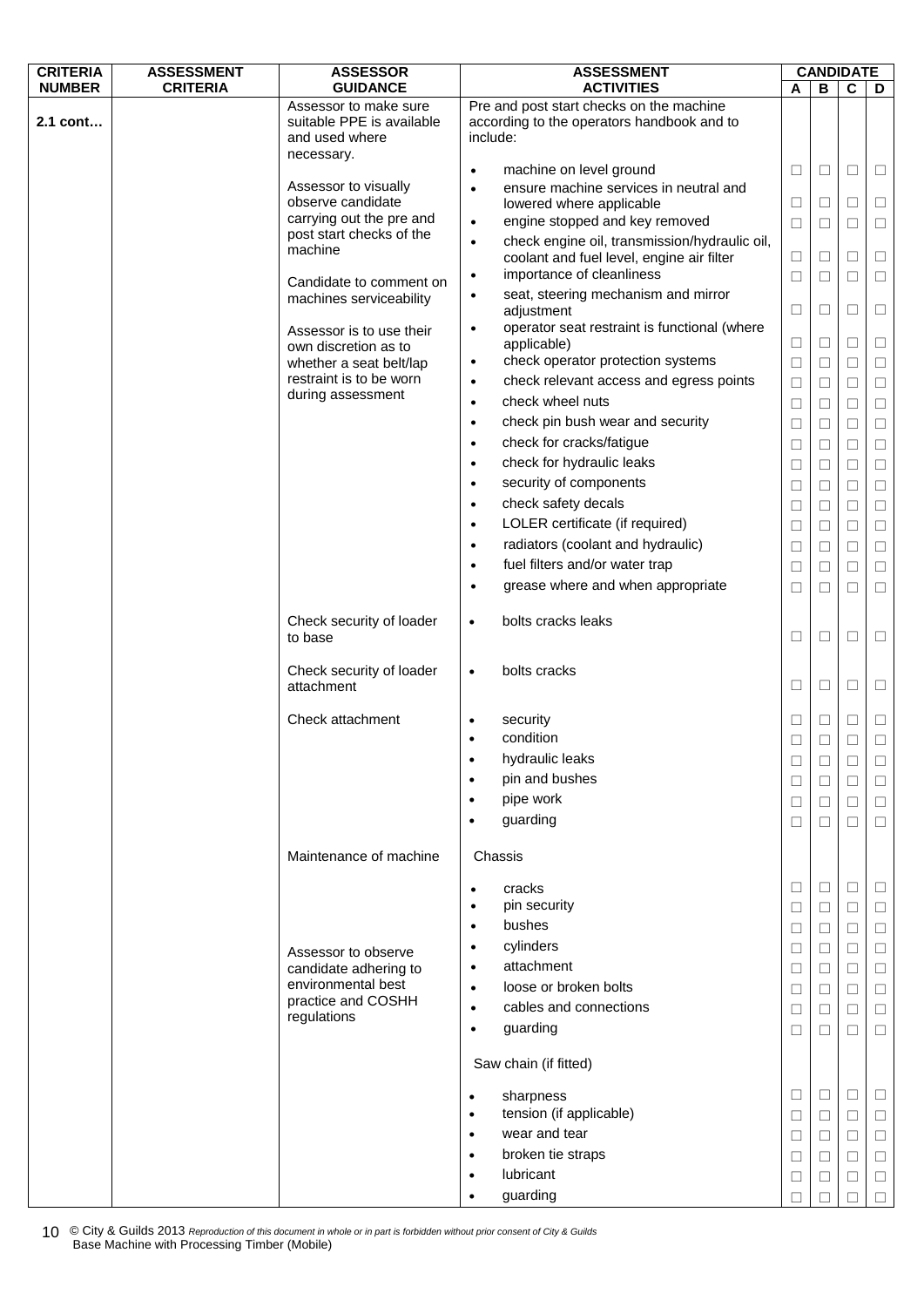| <b>CRITERIA</b> | <b>ASSESSMENT</b> | <b>ASSESSOR</b> | <b>ASSESSMENT</b>                                             |        | <b>CANDIDATE</b> |                  |        |  |  |  |
|-----------------|-------------------|-----------------|---------------------------------------------------------------|--------|------------------|------------------|--------|--|--|--|
| <b>NUMBER</b>   | <b>CRITERIA</b>   | <b>GUIDANCE</b> | <b>ACTIVITIES</b>                                             | A      | $\overline{B}$   | $\overline{c}$   | D      |  |  |  |
| 2.1 cont        |                   |                 | Guide bar (if fitted)                                         |        |                  |                  |        |  |  |  |
|                 |                   |                 | straight<br>$\bullet$                                         | $\Box$ | $\Box$           | $\Box$           | $\Box$ |  |  |  |
|                 |                   |                 | overheating<br>$\bullet$                                      | $\Box$ | $\Box$           | $\Box$           | $\Box$ |  |  |  |
|                 |                   |                 | sprocket<br>$\bullet$                                         | $\Box$ | $\Box$           | $\Box$           | $\Box$ |  |  |  |
|                 |                   |                 | nose<br>$\bullet$                                             | $\Box$ | $\Box$           | $\Box$           | $\Box$ |  |  |  |
|                 |                   |                 | lubricant<br>$\bullet$                                        |        |                  |                  |        |  |  |  |
|                 |                   |                 |                                                               | $\Box$ | $\Box$           | $\Box$           | $\Box$ |  |  |  |
|                 |                   |                 | Sheers (if fitted)                                            |        |                  |                  |        |  |  |  |
|                 |                   |                 | sharp<br>$\bullet$                                            | $\Box$ | $\Box$           | $\Box$           | $\Box$ |  |  |  |
|                 |                   |                 | cracks<br>$\bullet$                                           | $\Box$ | $\Box$           | $\hfill \square$ | $\Box$ |  |  |  |
|                 |                   |                 | straight<br>$\bullet$                                         | $\Box$ | $\Box$           | $\Box$           | $\Box$ |  |  |  |
|                 |                   |                 | alignment<br>$\bullet$                                        | $\Box$ | $\Box$           | $\Box$           | $\Box$ |  |  |  |
|                 |                   |                 | lubricant<br>$\bullet$                                        | $\Box$ | $\Box$           | $\Box$           | $\Box$ |  |  |  |
|                 |                   |                 | guarding<br>$\bullet$                                         | $\Box$ | $\Box$           | $\Box$           | $\Box$ |  |  |  |
|                 |                   |                 | Circular saw (if fitted)                                      |        |                  |                  |        |  |  |  |
|                 |                   |                 |                                                               | $\Box$ | $\Box$           | $\Box$           | $\Box$ |  |  |  |
|                 |                   |                 | sharp<br>$\bullet$<br>straight<br>$\bullet$                   |        | $\Box$           |                  |        |  |  |  |
|                 |                   |                 | cracks<br>$\bullet$                                           | $\Box$ |                  | $\Box$           | $\Box$ |  |  |  |
|                 |                   |                 |                                                               | $\Box$ | $\Box$           | $\Box$           | $\Box$ |  |  |  |
|                 |                   |                 | missing teeth<br>$\bullet$                                    | $\Box$ | $\Box$           | $\Box$           | $\Box$ |  |  |  |
|                 |                   |                 | set<br>$\bullet$                                              | $\Box$ | $\Box$           | $\Box$           | $\Box$ |  |  |  |
|                 |                   |                 | lubricant<br>$\bullet$                                        | $\Box$ | $\Box$           | $\Box$           | $\Box$ |  |  |  |
|                 |                   |                 | guarding<br>$\bullet$                                         | $\Box$ | $\Box$           | $\Box$           | $\Box$ |  |  |  |
|                 |                   |                 | <b>Blades</b>                                                 |        |                  |                  |        |  |  |  |
|                 |                   |                 | sharp<br>$\bullet$                                            | $\Box$ | $\Box$           | $\Box$           | $\Box$ |  |  |  |
|                 |                   |                 | straight<br>$\bullet$                                         | $\Box$ | $\Box$           | $\Box$           | $\Box$ |  |  |  |
|                 |                   |                 | cracks<br>$\bullet$                                           | $\Box$ | $\Box$           | $\Box$           | $\Box$ |  |  |  |
|                 |                   |                 | missing blades<br>$\bullet$                                   | $\Box$ | $\Box$           | $\Box$           | $\Box$ |  |  |  |
|                 |                   |                 | balance<br>$\bullet$                                          | $\Box$ | $\Box$           | $\Box$           | $\Box$ |  |  |  |
|                 |                   |                 | lubricant                                                     | $\Box$ | $\hfill\square$  | $\Box$           | $\Box$ |  |  |  |
|                 |                   |                 | guarding<br>$\bullet$                                         | $\Box$ | $\Box$           | $\Box$           | $\Box$ |  |  |  |
|                 |                   |                 | Hydraulic hoses                                               |        |                  |                  |        |  |  |  |
|                 |                   |                 |                                                               |        |                  |                  |        |  |  |  |
|                 |                   |                 | leaks<br>$\bullet$<br>cracks                                  | $\Box$ | $\Box$           | $\Box$           | $\Box$ |  |  |  |
|                 |                   |                 | $\bullet$                                                     | $\Box$ | $\Box$           | $\Box$           | $\Box$ |  |  |  |
|                 |                   |                 | cuts<br>$\bullet$                                             | $\Box$ | $\Box$           | $\Box$           | $\Box$ |  |  |  |
|                 |                   |                 | abrasions<br>$\bullet$                                        | $\Box$ | $\Box$           | $\Box$           | $\Box$ |  |  |  |
|                 |                   |                 | security<br>$\bullet$                                         | $\Box$ | $\Box$           | $\Box$           | $\Box$ |  |  |  |
|                 |                   |                 | guarding<br>$\bullet$                                         | $\Box$ | $\Box$           | $\Box$           | $\Box$ |  |  |  |
|                 |                   |                 | Environmental considerations                                  | $\Box$ | $\Box$           | $\Box$           | $\Box$ |  |  |  |
|                 |                   |                 | disposal<br>$\bullet$<br>storage of oils on site<br>$\bullet$ |        |                  |                  |        |  |  |  |
|                 |                   |                 | spill kit mats used<br>$\bullet$                              | $\Box$ | $\Box$           | $\Box$           | $\Box$ |  |  |  |
|                 |                   |                 |                                                               | $\Box$ | П                | $\Box$           | $\Box$ |  |  |  |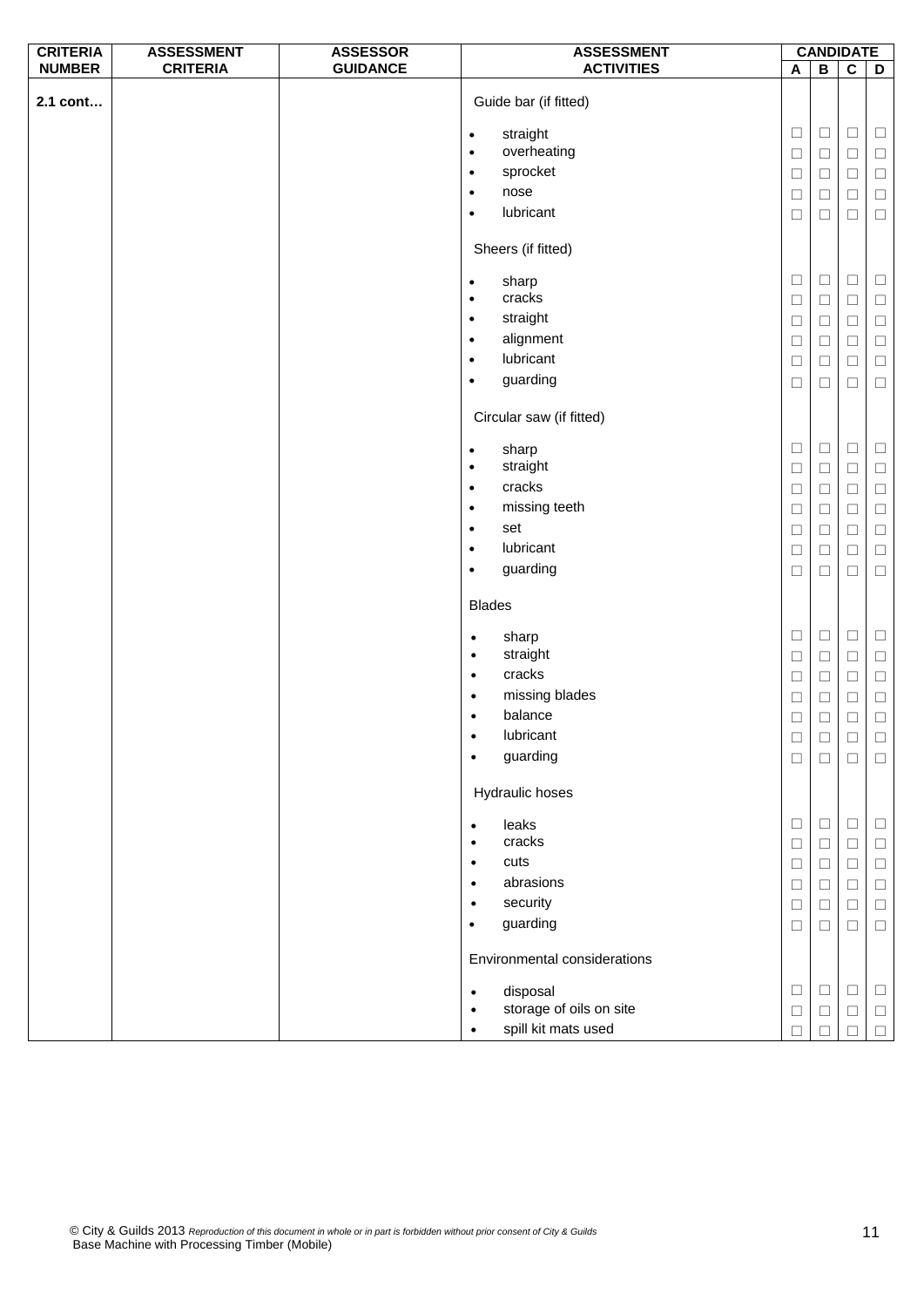| <b>CRITERIA</b><br><b>ASSESSMENT</b><br><b>ASSESSMENT</b><br><b>ASSESSOR</b>                                                                                |        |        | <b>CANDIDATE</b> |        |
|-------------------------------------------------------------------------------------------------------------------------------------------------------------|--------|--------|------------------|--------|
| <b>CRITERIA</b><br><b>NUMBER</b><br><b>GUIDANCE</b><br><b>ACTIVITIES</b>                                                                                    | A      | B      | $\mathbf c$      | D      |
| <b>Either</b><br>2.1 cont                                                                                                                                   |        |        |                  |        |
|                                                                                                                                                             |        |        |                  |        |
| Wheeled                                                                                                                                                     |        |        |                  |        |
| tyre suitably inflated<br>$\bullet$                                                                                                                         | $\Box$ | $\Box$ | $\Box$           | $\Box$ |
| tyre condition<br>$\bullet$<br>check wheel nuts                                                                                                             | $\Box$ | $\Box$ | $\Box$           | $\Box$ |
| $\bullet$<br><b>OR</b>                                                                                                                                      | $\Box$ | $\Box$ | $\Box$           | $\Box$ |
|                                                                                                                                                             |        |        |                  |        |
| <b>Tracked</b>                                                                                                                                              |        |        |                  |        |
| track drive train condition and maintenance<br>$\bullet$                                                                                                    |        |        |                  |        |
| are checked                                                                                                                                                 | $\Box$ | $\Box$ | $\Box$           | $\Box$ |
| pins (if applicable)<br>$\bullet$                                                                                                                           | $\Box$ | $\Box$ | □                | $\Box$ |
| sprocket<br>$\bullet$                                                                                                                                       | $\Box$ | $\Box$ | $\Box$           | $\Box$ |
| idler<br>$\bullet$                                                                                                                                          | $\Box$ | $\Box$ | $\Box$           | $\Box$ |
| track plates/pads (if applicable)<br>$\bullet$                                                                                                              | $\Box$ | $\Box$ | $\Box$           | $\Box$ |
| tension criteria<br>$\bullet$                                                                                                                               | $\Box$ | $\Box$ | $\Box$           | $\Box$ |
|                                                                                                                                                             |        |        |                  |        |
| Met $\checkmark$ Not Met X                                                                                                                                  |        |        |                  |        |
| Describe the correct<br>The Candidate to state<br>Disposal of waste from workplace activities may                                                           |        |        |                  |        |
| include:<br>4.6<br>one method<br>methods for disposing                                                                                                      |        |        |                  |        |
| of waste                                                                                                                                                    |        |        |                  |        |
| waste oils placed in approved containers<br><b>B4</b><br>$\bullet$<br>for disposal                                                                          | $\Box$ | $\Box$ | $\Box$           | $\Box$ |
| use of designated waste/recycle bins<br>$\bullet$                                                                                                           | $\Box$ | $\Box$ | $\Box$           | $\Box$ |
| $\bullet$                                                                                                                                                   | $\Box$ | $\Box$ | □                | $\Box$ |
|                                                                                                                                                             |        |        |                  |        |
| Met $\checkmark$ Not Met X<br>Environmental damage may be caused by:<br>Three causes<br>Describe how                                                        |        |        |                  |        |
| 4.5<br>environmental damage                                                                                                                                 |        |        |                  |        |
| can be caused and<br>incorrect storage of fuel and oil<br>$\bullet$                                                                                         | $\Box$ | $\Box$ | $\Box$           | $\Box$ |
| minimised<br>defective machinery<br>$\bullet$<br><b>B4</b>                                                                                                  | $\Box$ | $\Box$ | $\Box$           | $\Box$ |
| poor work practice<br>$\bullet$                                                                                                                             | $\Box$ | $\Box$ | $\Box$           | $\Box$ |
| oil and fuel spillages                                                                                                                                      | $\Box$ | $\Box$ | $\Box$           | $\Box$ |
|                                                                                                                                                             | $\Box$ | □      | □                | $\Box$ |
| Three preventions<br>Environmental damage may be prevented by:                                                                                              |        |        |                  |        |
| following principals of industry good<br>$\bullet$                                                                                                          |        |        |                  |        |
| practice                                                                                                                                                    | $\Box$ | $\Box$ | $\Box$           | $\Box$ |
| good housekeeping<br>$\bullet$                                                                                                                              | $\Box$ | $\Box$ | $\Box$           | $\Box$ |
| appropriately trained operators<br>$\bullet$                                                                                                                | $\Box$ | $\Box$ | $\Box$           | $\Box$ |
| spill kits are available<br>$\bullet$                                                                                                                       | $\Box$ | $\Box$ | $\Box$           | $\Box$ |
|                                                                                                                                                             | $\Box$ | П      | □                | $\Box$ |
|                                                                                                                                                             |        |        |                  |        |
| Met $\checkmark$ Not Met X                                                                                                                                  |        |        |                  |        |
| Factors that may cause the cooling system to<br>State the factors that<br>Candidate to state four<br>3.3<br>over heat may include:<br>may cause the cooling |        |        |                  |        |
| fan belt slack<br>system to overheat<br>$\bullet$                                                                                                           | $\Box$ | $\Box$ | □                | $\Box$ |
| radiator core blocked<br><b>B3</b><br>٠                                                                                                                     | $\Box$ | $\Box$ | $\Box$           | $\Box$ |
| radiator fins blocked<br>$\bullet$                                                                                                                          | $\Box$ | $\Box$ | □                | $\Box$ |
| faulty thermostat<br>$\bullet$                                                                                                                              | $\Box$ | $\Box$ | $\Box$           | $\Box$ |
| cylinder fins spaces blocked (air cooled                                                                                                                    |        |        |                  |        |
| only)                                                                                                                                                       | $\Box$ | $\Box$ | $\Box$           | $\Box$ |
| low fluid levels<br>$\bullet$                                                                                                                               | $\Box$ | $\Box$ | $\Box$           | $\Box$ |
|                                                                                                                                                             | $\Box$ | $\Box$ | □                | $\Box$ |
|                                                                                                                                                             |        |        |                  |        |
| Met $\checkmark$ Not Met X                                                                                                                                  |        |        |                  |        |

© City & Guilds 2013 *Reproduction of this document in whole or in part is forbidden without prior consent of City & Guilds*  12 © City & Guilds 2013 Reproduction of this document in v<br>Base Machine with Processing Timber (Mobile)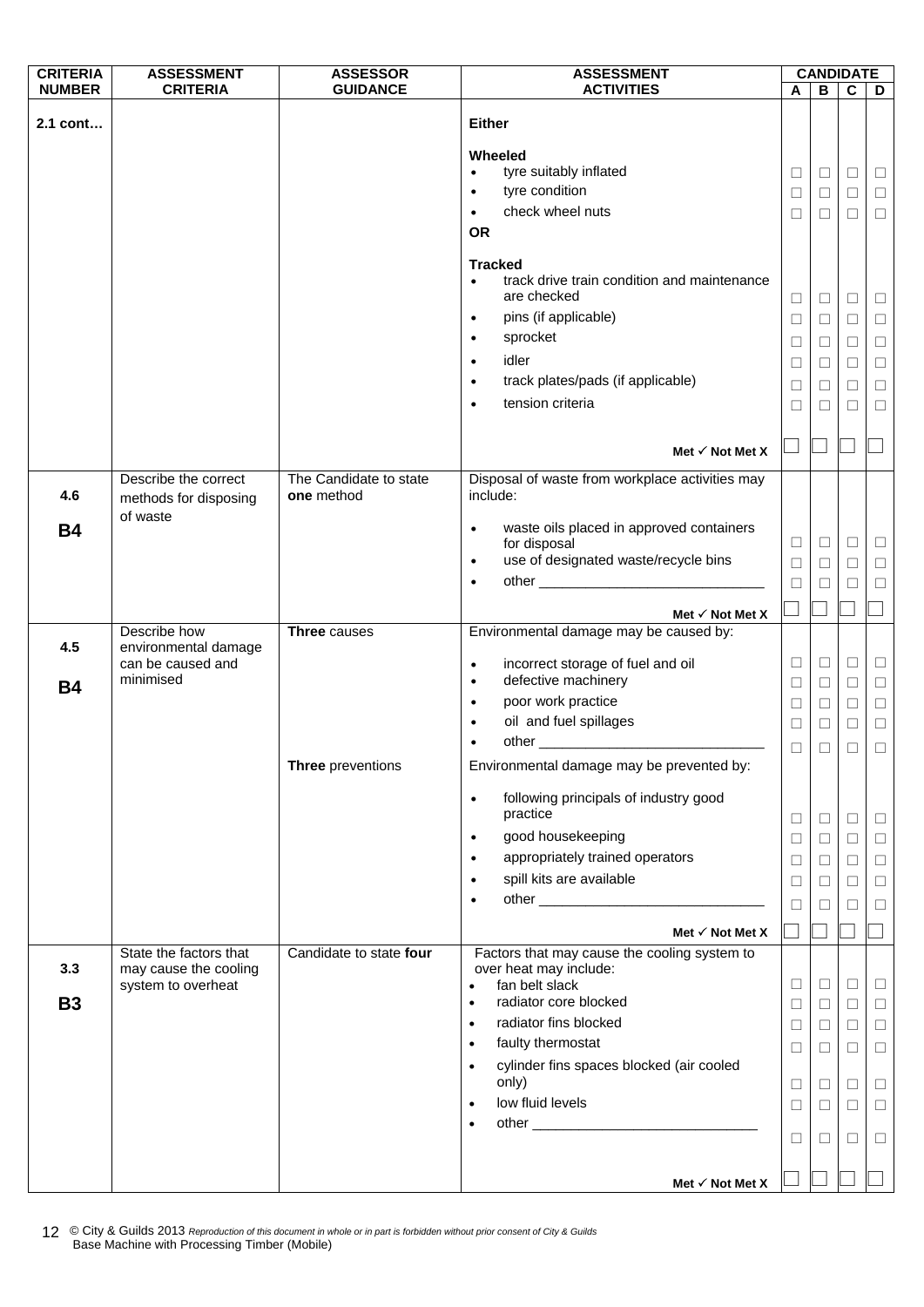| <b>CRITERIA</b> | <b>ASSESSMENT</b>                            | <b>ASSESSOR</b>                                      | <b>ASSESSMENT</b>                                                                             |        |        | <b>CANDIDATE</b> |        |
|-----------------|----------------------------------------------|------------------------------------------------------|-----------------------------------------------------------------------------------------------|--------|--------|------------------|--------|
| <b>NUMBER</b>   | <b>CRITERIA</b>                              | <b>GUIDANCE</b>                                      | <b>ACTIVITIES</b>                                                                             | A      | В      | C                | D      |
|                 | Describe how to check                        | State how to clean battery                           | use of hot water<br>$\bullet$                                                                 | $\Box$ | $\Box$ | $\Box$           | $\Box$ |
| 3.4             | the battery(s) and report                    | terminals                                            | $\bullet$                                                                                     | $\Box$ | $\Box$ | □                | $\Box$ |
|                 | on the condition                             |                                                      |                                                                                               |        |        |                  |        |
| <b>B3</b>       |                                              | State three reasons that<br>could cause a battery to | Battery could explode due to:                                                                 |        |        |                  |        |
|                 |                                              | explode                                              | excessive charge rate<br>$\bullet$<br>charger not switched off before connection<br>$\bullet$ | $\Box$ | $\Box$ | $\Box$           | $\Box$ |
|                 |                                              |                                                      | or disconnection while on charge                                                              | $\Box$ | $\Box$ | $\Box$           | $\Box$ |
|                 |                                              |                                                      | sparks near gas outlet<br>$\bullet$                                                           | $\Box$ | ⊔      | П                | $\Box$ |
|                 |                                              |                                                      | involuntary earthing of the battery<br>$\bullet$                                              | $\Box$ | $\Box$ | $\Box$           | $\Box$ |
|                 |                                              |                                                      | incorrect fitting of jump leads from machine<br>$\bullet$<br>to machine or power pack         | $\Box$ | $\Box$ | $\Box$           | $\Box$ |
|                 |                                              |                                                      | $\bullet$                                                                                     | $\Box$ | □      | $\Box$           | $\Box$ |
|                 |                                              | State three                                          | Battery condition may include:                                                                |        |        |                  |        |
|                 |                                              |                                                      | battery is secured<br>$\bullet$                                                               | □      | $\Box$ | $\Box$           | $\Box$ |
|                 |                                              |                                                      | leads connected and checked for damage<br>$\bullet$                                           | □      | $\Box$ | □                | $\Box$ |
|                 |                                              |                                                      | terminals cleaned satisfactorily<br>$\bullet$                                                 | $\Box$ | $\Box$ | $\Box$           | $\Box$ |
|                 |                                              |                                                      | anti-corrosion grease put on leads and<br>$\bullet$<br>terminals when reconnecting            | □      | $\Box$ | □                | $\Box$ |
|                 |                                              |                                                      | bolts are tight but not over-tightened<br>$\bullet$                                           | □      | $\Box$ | П                | $\Box$ |
|                 |                                              |                                                      | $\bullet$                                                                                     | $\Box$ | П      | П                | $\Box$ |
|                 |                                              |                                                      |                                                                                               |        |        |                  |        |
|                 |                                              |                                                      |                                                                                               |        |        |                  |        |
|                 | Explain the safe                             |                                                      | Met $\checkmark$ Not Met X<br>Safe procedure for detection may include:                       |        |        |                  |        |
| 3.5             | procedure to follow for                      | Candidate to explain the<br>safe procedure for       |                                                                                               |        |        |                  |        |
|                 | detecting leaks in high                      | detection                                            | hands not used for detection of leak<br>$\bullet$                                             | $\Box$ | $\Box$ | $\Box$           | $\Box$ |
| <b>B3</b>       | pressure hydraulic                           |                                                      | use a piece of card or paper<br>$\bullet$                                                     | $\Box$ | $\Box$ | □                | $\Box$ |
|                 | systems                                      |                                                      | $\bullet$                                                                                     | $\Box$ | $\Box$ | $\Box$           | $\Box$ |
|                 |                                              |                                                      |                                                                                               |        |        |                  |        |
|                 |                                              |                                                      | Met $\checkmark$ Not Met X                                                                    |        |        |                  |        |
|                 | Explain the procedure                        | Candidate to identify all                            | According to the operators manual and to                                                      |        |        |                  |        |
| 3.6             | to follow when replacing<br>a hydraulic hose | procedure for replacing a<br>hydraulic hose          | include:                                                                                      |        |        |                  |        |
| <b>B3</b>       |                                              |                                                      | appropriate PPE identified<br>$\bullet$                                                       | $\Box$ | $\Box$ | $\Box$           | ⊔      |
|                 |                                              |                                                      | use of spill kit<br>$\bullet$                                                                 | $\Box$ | ⊔      | □                | ⊔      |
|                 |                                              |                                                      | hydraulic system lowered and pressure<br>$\bullet$                                            | $\Box$ | □      | $\Box$           | $\Box$ |
|                 |                                              |                                                      | relieved<br>$\bullet$                                                                         | $\Box$ | ⊔      | □                | $\Box$ |
|                 |                                              |                                                      | importance of cleanliness<br>$\bullet$                                                        | $\Box$ | ⊔      | $\Box$           | $\Box$ |
|                 |                                              |                                                      | vacuum pump (if fitted)<br>$\bullet$                                                          | $\Box$ | ⊔      | □                | $\Box$ |
|                 |                                              |                                                      | shut off valve (if fitted)<br>$\bullet$                                                       | □      | ⊔      | □                | $\Box$ |
|                 |                                              | Correct amount of tools                              | Tools:                                                                                        |        |        |                  |        |
|                 |                                              | chosen                                               | spanners x 2<br>$\bullet$                                                                     | $\Box$ | □      | $\Box$           | $\Box$ |
|                 |                                              | Identify the four main                               | Criteria for hose replacement                                                                 |        |        |                  |        |
|                 |                                              | criteria for a replacement<br>hose                   | pressure rating<br>$\bullet$                                                                  | $\Box$ | □      | $\Box$           | $\Box$ |
|                 |                                              |                                                      | length<br>$\bullet$                                                                           | $\Box$ | □      | $\Box$           | $\Box$ |
|                 |                                              |                                                      | end fittings<br>$\bullet$                                                                     | $\Box$ | □      | $\Box$           | $\Box$ |
|                 |                                              |                                                      | bore<br>$\bullet$                                                                             | $\Box$ | ⊔      | $\Box$           | $\Box$ |
|                 |                                              |                                                      | referred to operators manual<br>$\bullet$                                                     | $\Box$ |        | П                | $\Box$ |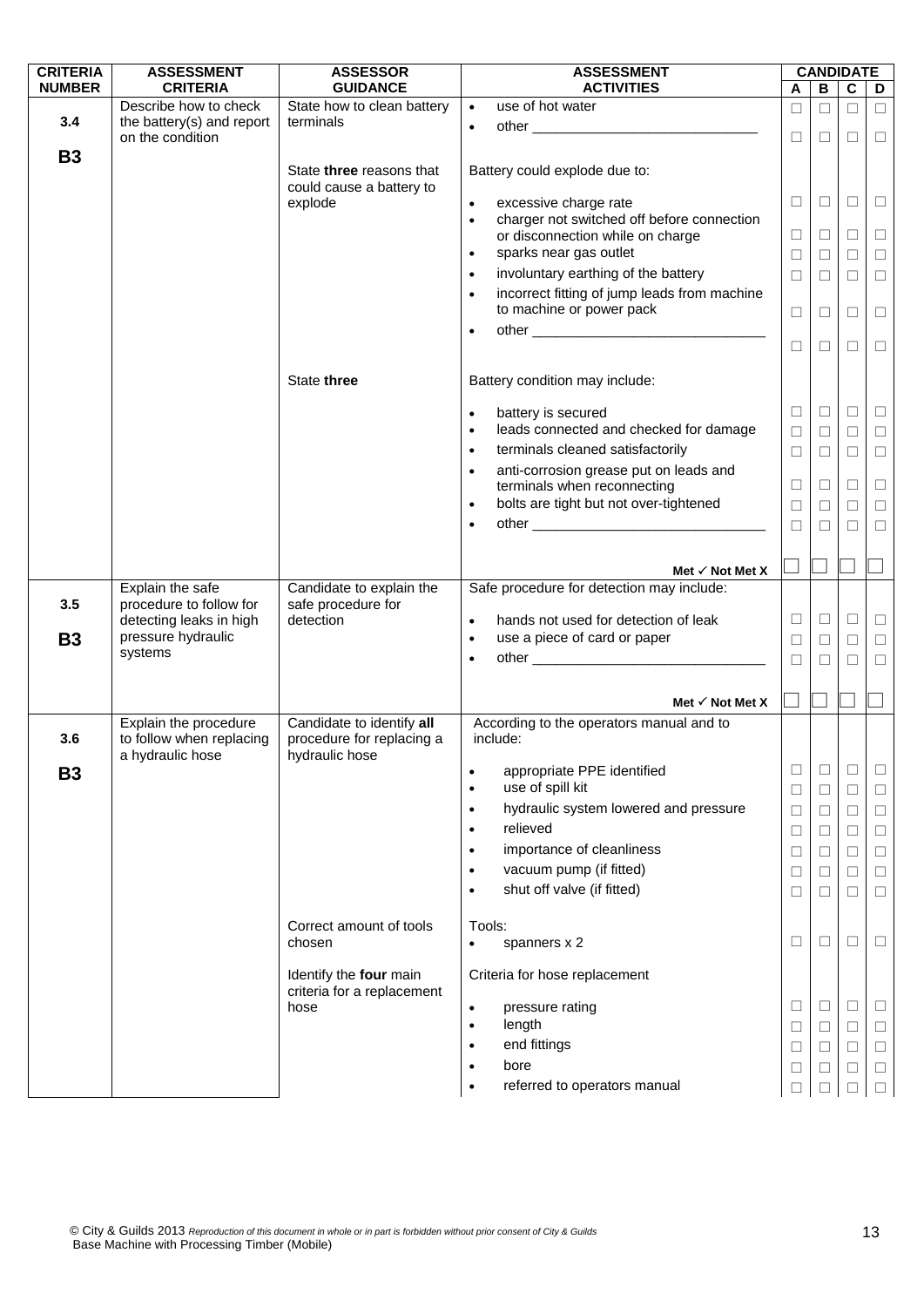| <b>CRITERIA</b> | <b>ASSESSMENT</b>                                  | <b>ASSESSOR</b>                                    |           | <b>ASSESSMENT</b>                                                                 | <b>CANDIDATE</b> |                  |                  |                  |
|-----------------|----------------------------------------------------|----------------------------------------------------|-----------|-----------------------------------------------------------------------------------|------------------|------------------|------------------|------------------|
| <b>NUMBER</b>   | <b>CRITERIA</b>                                    | <b>GUIDANCE</b>                                    |           | <b>ACTIVITIES</b>                                                                 | Α                | B                | $\mathbf c$      | D                |
| 3.6 cont        |                                                    | What factors need to be<br>taken into account when | $\bullet$ | new hose fitted ensuring inside of hose and<br>joints are clean                   |                  |                  |                  |                  |
|                 |                                                    | fitting the new hose                               | $\bullet$ | correctly routed not twisted                                                      | $\Box$<br>$\Box$ | $\Box$<br>$\Box$ | $\Box$<br>$\Box$ | $\Box$<br>$\Box$ |
|                 |                                                    |                                                    | $\bullet$ | switch off vacuum pump (if fitted)                                                |                  |                  |                  |                  |
|                 |                                                    |                                                    | $\bullet$ | open valve (if fitted)                                                            | ⊔                | $\Box$           | □                | $\Box$           |
|                 |                                                    |                                                    | $\bullet$ | hydraulic oil topped up and checked as                                            | $\Box$           | $\Box$           | $\Box$           | $\Box$           |
|                 |                                                    |                                                    |           | required                                                                          | □                | $\Box$           | $\Box$           | $\Box$           |
|                 |                                                    |                                                    | $\bullet$ | start machine                                                                     | $\Box$           | $\Box$           | $\Box$           | $\Box$           |
|                 |                                                    |                                                    | $\bullet$ | operate function                                                                  | $\Box$           | $\Box$           | $\Box$           | $\Box$           |
|                 |                                                    |                                                    | $\bullet$ | check for leaks                                                                   |                  |                  |                  |                  |
|                 |                                                    |                                                    |           |                                                                                   | □                | $\Box$           | $\Box$           | $\Box$           |
|                 |                                                    |                                                    | $\bullet$ | clean up spill kit<br>re-check oil level                                          | $\Box$           | $\Box$           | $\Box$           | $\Box$           |
|                 |                                                    |                                                    | $\bullet$ |                                                                                   | $\Box$           | □                | $\Box$           | $\Box$           |
|                 |                                                    | Environmental                                      | $\bullet$ | bagged and labelled                                                               | ⊔                | $\Box$           | $\Box$           | $\Box$           |
|                 |                                                    | considerations                                     | $\bullet$ | licensed disposal                                                                 | $\Box$           | $\Box$           | $\Box$           | $\Box$           |
|                 |                                                    |                                                    | $\bullet$ | recycle                                                                           | □                | □                | $\Box$           | $\Box$           |
|                 |                                                    |                                                    | $\bullet$ | other ________________________                                                    |                  |                  |                  |                  |
|                 |                                                    |                                                    |           |                                                                                   | $\Box$           | $\Box$           | П                | $\Box$           |
|                 |                                                    |                                                    |           |                                                                                   |                  |                  |                  |                  |
|                 |                                                    |                                                    |           | Met $\checkmark$ Not Met X                                                        |                  |                  |                  |                  |
| 2.2             | Carry out safe access                              | Assessor to visually<br>observe safe access and    | $\bullet$ | Candidates must demonstrate safe access<br>and egress from machine using the hand |                  |                  |                  |                  |
|                 | and egress                                         | egress                                             |           | and foot holds provided and facing into the                                       |                  |                  |                  |                  |
| <b>B2</b>       |                                                    |                                                    |           | cab (3 points of contact)                                                         |                  |                  |                  |                  |
|                 |                                                    |                                                    |           | Met $\checkmark$ Not Met X                                                        |                  |                  |                  |                  |
| 3.2             | Explain the function of<br>all controls and how to |                                                    |           | Refer to operators manual                                                         |                  |                  |                  |                  |
|                 | interpret instrument                               | The Candidate to explain                           |           | The function and setting of the following controls:                               |                  |                  |                  |                  |
| <b>B3</b>       | readings                                           | the controls inside the cab                        |           |                                                                                   |                  |                  |                  |                  |
|                 |                                                    | and what are their                                 | $\bullet$ | starting devices, including cold start                                            |                  |                  |                  |                  |
|                 |                                                    | functions                                          |           |                                                                                   | $\Box$           | $\Box$           | $\Box$           | $\Box$           |
|                 |                                                    |                                                    | $\bullet$ | engine speed control                                                              | $\Box$           | $\Box$           | $\Box$           | $\Box$           |
|                 |                                                    |                                                    | $\bullet$ | stop control                                                                      | $\Box$           | $\Box$           | $\Box$           | $\Box$           |
|                 |                                                    |                                                    |           | check function of emergency stop                                                  | $\Box$           | $\Box$           | $\Box$           | $\Box$           |
|                 |                                                    |                                                    |           | gear selection                                                                    | □                | $\Box$           | $\Box$           | $\Box$           |
|                 |                                                    |                                                    |           | clutch                                                                            | П                | П                |                  |                  |
|                 |                                                    |                                                    | $\bullet$ | differential lock (where applicable)                                              | ⊔                | $\Box$           | ⊔                | ⊔                |
|                 |                                                    |                                                    | $\bullet$ | PTO lever engagement and speed range                                              |                  |                  |                  |                  |
|                 |                                                    |                                                    |           | selector (where applicable)                                                       | ⊔                | ⊔                | ⊔                | □                |
|                 |                                                    |                                                    | $\bullet$ | brakes (independent and parking) and<br>remote braking device if fitted           | ⊔                | $\Box$           | □                | □                |
|                 |                                                    |                                                    | $\bullet$ | hydraulic controls                                                                | ⊔                | $\Box$           | $\Box$           | $\Box$           |
|                 |                                                    |                                                    | $\bullet$ | draft control (as applicable)                                                     | $\Box$           | $\Box$           | $\Box$           | $\Box$           |
|                 |                                                    |                                                    | $\bullet$ | position control (as applicable)                                                  | $\Box$           | $\Box$           | $\Box$           | $\Box$           |
|                 |                                                    |                                                    | ٠         | other controls provided                                                           |                  |                  | $\Box$           |                  |
|                 |                                                    |                                                    |           | external services                                                                 | $\Box$           | $\Box$           |                  | $\Box$           |
|                 |                                                    |                                                    |           | lights, direction indicators, horn, screen                                        | $\Box$           | $\Box$           | $\Box$           | $\Box$           |
|                 |                                                    |                                                    |           | wash/wipe, heating and ventilation controls                                       |                  |                  |                  |                  |
|                 |                                                    |                                                    |           | and any safety warning device (where                                              |                  |                  |                  |                  |
|                 |                                                    |                                                    |           | applicable)                                                                       | $\Box$           | $\Box$           | $\Box$           | □                |
|                 |                                                    | State the instruments                              |           |                                                                                   |                  |                  |                  |                  |
|                 |                                                    | inside the cab, what they                          | $\bullet$ | tractormeter and associated chart (if<br>applicable)                              | □                | $\Box$           | $\Box$           | □                |
|                 |                                                    | are and how should they                            | $\bullet$ | oil pressure gauge (or warning light)                                             | $\Box$           | $\Box$           | $\Box$           | $\Box$           |
|                 |                                                    | be interpreted                                     | $\bullet$ | battery condition indicator or warning light                                      | $\Box$           | $\Box$           | $\Box$           | $\Box$           |
|                 |                                                    |                                                    | $\bullet$ | other warning lights (as applicable)                                              | $\Box$           | □                | $\Box$           | $\Box$           |
|                 |                                                    |                                                    | $\bullet$ | reversing aid (if applicable)                                                     | $\Box$           | П                | П                | $\Box$           |
|                 |                                                    |                                                    |           |                                                                                   |                  |                  |                  |                  |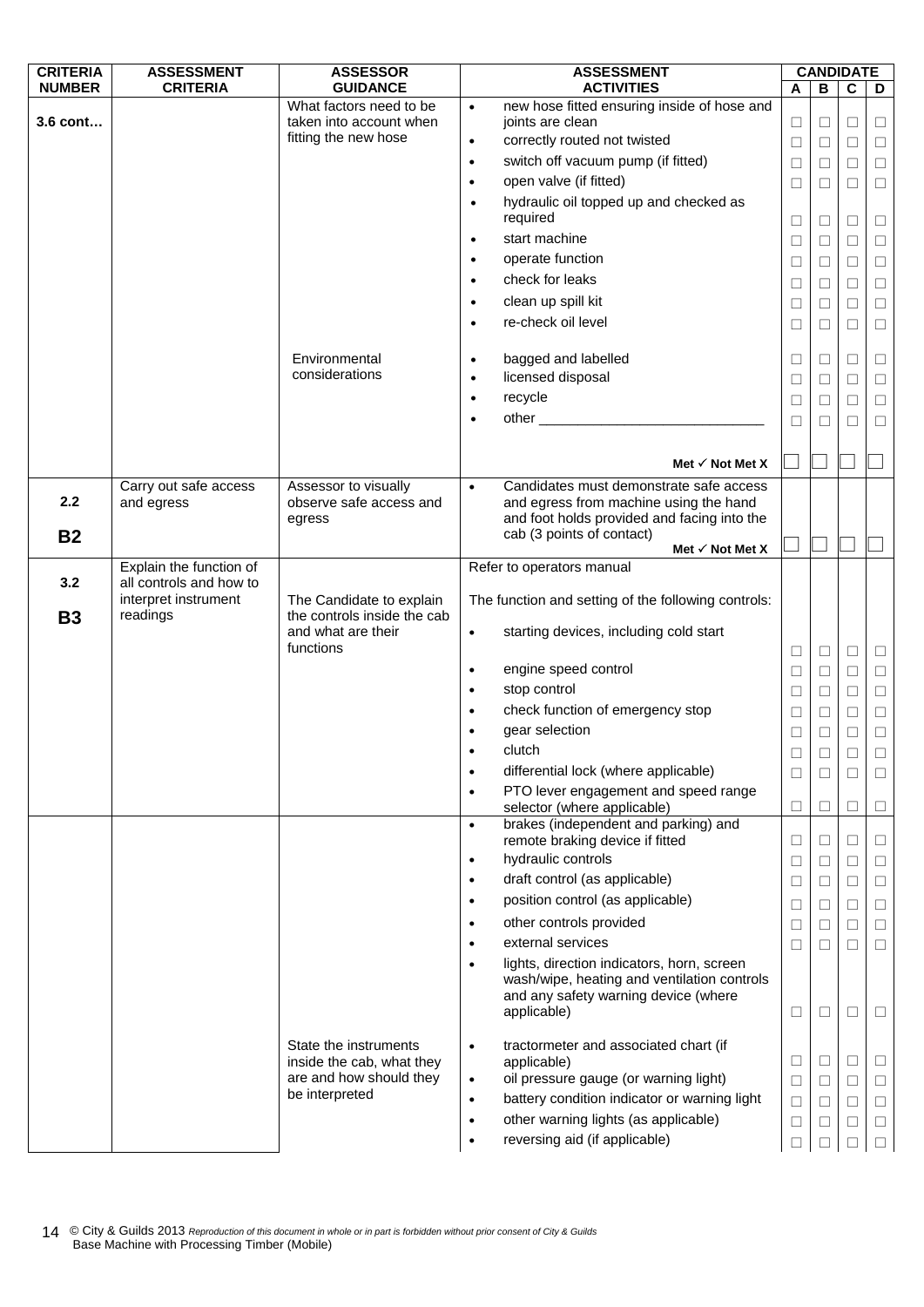| <b>CRITERIA</b> | <b>ASSESSMENT</b>                                                  | <b>ASSESSOR</b>                                    | <b>ASSESSMENT</b>                                                                                                  |                  |                  | <b>CANDIDATE</b> |                  |
|-----------------|--------------------------------------------------------------------|----------------------------------------------------|--------------------------------------------------------------------------------------------------------------------|------------------|------------------|------------------|------------------|
| <b>NUMBER</b>   | <b>CRITERIA</b>                                                    | <b>GUIDANCE</b><br>What action should be           | <b>ACTIVITIES</b>                                                                                                  | A                | B                | $\mathbf c$      | D                |
| 3.2 cont        |                                                                    | taken in the event of a<br>warning light coming on | refer to operators manual<br>$\bullet$                                                                             | ⊔                | $\Box$           | $\Box$           | $\Box$           |
|                 |                                                                    | What action should be<br>taken to maintain/check   | fire fighting system(s) tested (if fitted)<br>$\bullet$<br>fire extinguishers maintained, checked and<br>$\bullet$ | $\Box$           | $\Box$           | $\Box$           | $\Box$           |
|                 |                                                                    | the fire fighting system is                        | in date                                                                                                            | $\Box$           | $\Box$           | □                | $\Box$           |
|                 |                                                                    | operational                                        | access and egress points in the event of an<br>$\bullet$<br>emergency                                              | □                | $\Box$           | □                | $\Box$           |
|                 |                                                                    |                                                    | Met $\checkmark$ Not Met X                                                                                         |                  |                  |                  |                  |
| 3.7             | Describe safe driving<br>techniques that should<br>be used on site | All relevant to the<br>machine                     |                                                                                                                    |                  |                  |                  |                  |
| <b>B3</b>       |                                                                    | The dangers of driving at<br>high speed            | The dangers of driving at high speed                                                                               |                  |                  |                  |                  |
|                 |                                                                    |                                                    | stability<br>$\bullet$                                                                                             | $\Box$           | $\Box$           | $\Box$           | $\Box$           |
|                 |                                                                    |                                                    | stopping distance<br>$\bullet$                                                                                     | $\Box$           | $\Box$           | $\Box$           | $\Box$           |
|                 |                                                                    |                                                    |                                                                                                                    | $\Box$           | $\Box$           | $\Box$           | $\Box$           |
|                 |                                                                    | The benefits of wide<br>wheel track settings       | The benefits of wide wheel track settings                                                                          |                  |                  |                  |                  |
|                 |                                                                    |                                                    | stability<br>$\bullet$                                                                                             | $\Box$           | $\Box$           | $\Box$           | $\Box$           |
|                 |                                                                    |                                                    | $\bullet$                                                                                                          | $\Box$           | $\Box$           | $\Box$           | $\Box$           |
|                 |                                                                    | Up and down hill                                   | Up and down hill                                                                                                   |                  |                  |                  |                  |
|                 |                                                                    |                                                    | straight<br>$\bullet$<br>load distribution<br>$\bullet$                                                            | ⊔<br>$\Box$      | $\Box$<br>$\Box$ | $\Box$<br>$\Box$ | $\Box$<br>$\Box$ |
|                 |                                                                    | Across a slope                                     | Across a slope                                                                                                     |                  |                  |                  |                  |
|                 |                                                                    |                                                    | avoid if possible<br>$\bullet$                                                                                     | $\Box$           | $\Box$           | $\Box$           | $\Box$           |
|                 |                                                                    |                                                    | direction of turn up hill (rigid), downhill<br>$\bullet$<br>(articulated), tracked machine (specific)              | ⊔                | ⊔                | $\Box$           | ⊔                |
|                 |                                                                    |                                                    | weight distribution<br>$\bullet$<br>route construction<br>$\bullet$                                                | $\Box$<br>$\Box$ | $\Box$<br>$\Box$ | $\Box$<br>$\Box$ | $\Box$<br>$\Box$ |
|                 |                                                                    |                                                    | avoid obstacles<br>$\bullet$                                                                                       | $\Box$           | $\Box$           | $\Box$           | $\Box$           |
|                 |                                                                    | Over rough ground                                  | Over rough ground                                                                                                  |                  |                  |                  |                  |
|                 |                                                                    |                                                    | speed<br>$\bullet$                                                                                                 |                  |                  |                  |                  |
|                 |                                                                    |                                                    | stability<br>$\bullet$                                                                                             | $\Box$<br>$\Box$ | $\Box$<br>$\Box$ | $\Box$<br>$\Box$ | $\Box$<br>$\Box$ |
|                 |                                                                    |                                                    | weight distribution<br>$\bullet$                                                                                   | $\Box$           | $\Box$           | $\Box$           | $\Box$           |
|                 |                                                                    | When driving with heavily<br>loaded trailers and   | When driving with heavily loaded trailers and<br>implements                                                        |                  |                  |                  |                  |
|                 |                                                                    | implements                                         | speed<br>$\bullet$                                                                                                 | $\Box$           | $\Box$           | $\Box$           | $\Box$           |
|                 |                                                                    |                                                    | stability<br>$\bullet$                                                                                             | $\Box$           | $\Box$           | $\Box$           | $\Box$           |
|                 |                                                                    |                                                    | weight distribution<br>$\bullet$<br>route planning                                                                 | $\Box$           | $\Box$           | $\Box$           | $\Box$           |
|                 |                                                                    |                                                    | $\bullet$                                                                                                          | $\Box$           | $\Box$           | □                | $\Box$           |
|                 |                                                                    | Change of centre of<br>gravity when turning        | Change of centre of gravity when turning                                                                           |                  |                  |                  |                  |
|                 |                                                                    |                                                    | stability<br>٠                                                                                                     | Ш                | $\Box$           | $\Box$           | $\Box$           |
|                 |                                                                    |                                                    | Met √ Not Met X                                                                                                    |                  |                  |                  |                  |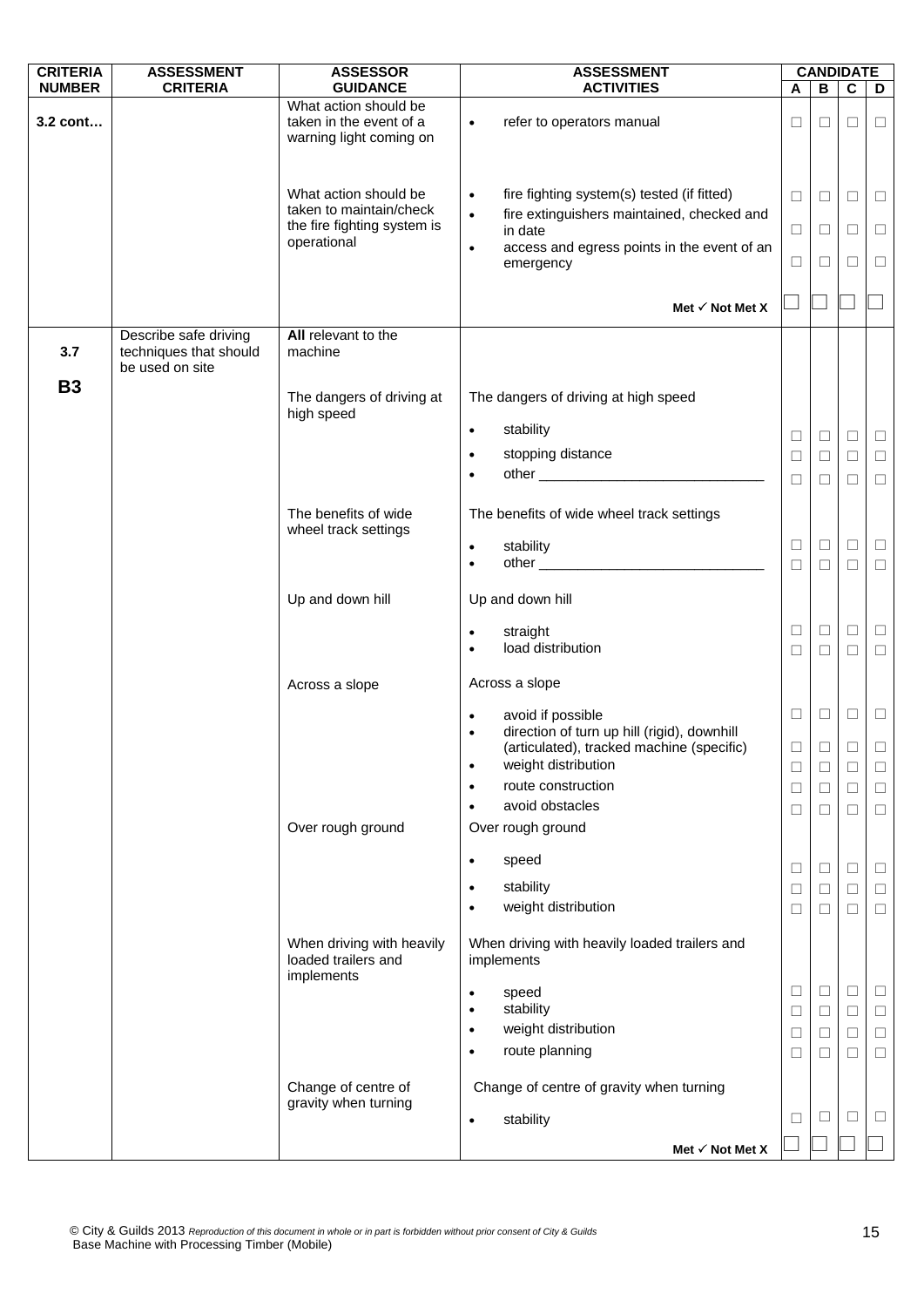| <b>CRITERIA</b> | <b>ASSESSMENT</b>                              | <b>ASSESSOR</b>                                   | <b>ASSESSMENT</b>                                       | <b>CANDIDATE</b> |        |             |        |
|-----------------|------------------------------------------------|---------------------------------------------------|---------------------------------------------------------|------------------|--------|-------------|--------|
| <b>NUMBER</b>   | <b>CRITERIA</b>                                | <b>GUIDANCE</b>                                   | <b>ACTIVITIES</b>                                       | A                | В      | $\mathbf c$ | D      |
| 4.3             | Explain the implications<br>of terrain, ground | Describe factors to<br>consider when route        | Route planning may be achieved by assessing:            |                  |        |             |        |
|                 | conditions, season and                         | planning                                          | Terrain                                                 |                  |        |             |        |
| PT4             | weather on planning                            |                                                   | roughness, slope<br>$\bullet$                           | $\Box$           | $\Box$ | □           | $\Box$ |
|                 | access routes and                              | One example from each                             | $\bullet$                                               | $\Box$           | $\Box$ | $\Box$      | $\Box$ |
|                 | driving the machine                            |                                                   |                                                         |                  |        |             |        |
|                 |                                                |                                                   | Ground conditions                                       |                  |        |             |        |
|                 |                                                |                                                   | match ground conditions (ground bearing                 |                  |        |             |        |
|                 |                                                |                                                   | capacity)<br>$\bullet$                                  | ⊔                | $\Box$ | □           | $\Box$ |
|                 |                                                |                                                   |                                                         | $\Box$           | $\Box$ | $\Box$      | $\Box$ |
|                 |                                                |                                                   | Season and weather                                      |                  |        |             |        |
|                 |                                                |                                                   | winter, summer                                          | $\Box$           | $\Box$ | ⊔           | ⊔      |
|                 |                                                |                                                   |                                                         | $\Box$           | $\Box$ | $\Box$      | $\Box$ |
|                 |                                                |                                                   |                                                         |                  |        |             |        |
|                 |                                                |                                                   | Met $\checkmark$ Not Met X                              |                  |        |             |        |
| 2.3             | Carry out the operation<br>on site in a safe,  | Assessor to observe the<br>candidate carrying out | Start engine                                            |                  |        |             |        |
|                 | effective and efficient                        | correct starting techniques                       | isolator switch engaged<br>$\bullet$                    |                  |        |             |        |
| <b>B2</b>       | way                                            | in accordance to                                  |                                                         | $\Box$           | $\Box$ | Ц           | $\Box$ |
|                 |                                                | manufacturers                                     | parking brake applied<br>$\bullet$                      | $\Box$           | $\Box$ | □           | $\Box$ |
|                 |                                                | recommendations                                   | gears in neutral<br>$\bullet$                           | $\Box$           | $\Box$ | $\Box$      | $\Box$ |
|                 |                                                |                                                   | clutch pedal depressed (if applicable)<br>$\bullet$     | $\Box$           | $\Box$ | $\Box$      | $\Box$ |
|                 |                                                |                                                   | PTO disengaged (if applicable)<br>$\bullet$             | $\Box$           | $\Box$ | □           | $\Box$ |
|                 |                                                |                                                   | hydraulic services in neutral (if applicable)           | $\Box$           | $\Box$ | $\Box$      | $\Box$ |
|                 |                                                |                                                   | start                                                   | $\Box$           | П      | П           | $\Box$ |
| 2.3             |                                                |                                                   |                                                         |                  |        |             |        |
|                 | Manoeuvre the machine<br>on site in a safe and | Assessor to observe the<br>candidate drive the    | Candidate to drive machine:                             |                  |        |             |        |
| PT <sub>2</sub> | effective way                                  | machine turning left and                          | safe access<br>$\bullet$                                | $\Box$           | $\Box$ | □           | $\Box$ |
|                 |                                                | right, reverse, park, switch                      | start in accordance with manufacturers<br>$\bullet$     |                  |        |             |        |
|                 |                                                | off and exit                                      | recommendations                                         | $\Box$           | $\Box$ | □           | $\Box$ |
|                 |                                                |                                                   | appropriate gear selection<br>$\bullet$                 | $\Box$           | $\Box$ | $\Box$      | $\Box$ |
|                 |                                                |                                                   | smoothness of take off<br>$\bullet$                     | $\Box$           | $\Box$ | $\Box$      | $\Box$ |
|                 |                                                |                                                   | drive in a straight line<br>$\bullet$                   | $\Box$           | $\Box$ | $\Box$      | $\Box$ |
|                 |                                                |                                                   | left and right turn<br>$\bullet$                        | $\Box$           | $\Box$ | $\Box$      | $\Box$ |
|                 |                                                |                                                   | reverse (if applicable)                                 | $\Box$           | $\Box$ | $\Box$      | $\Box$ |
|                 |                                                |                                                   | appropriate speed for conditions                        |                  | $\Box$ |             | $\Box$ |
|                 |                                                |                                                   | appropriate use of brakes<br>$\bullet$                  | $\Box$           | $\Box$ | □           | П      |
|                 |                                                |                                                   | safe position on site chosen<br>$\bullet$               | $\Box$           | $\Box$ | □           | $\Box$ |
|                 |                                                |                                                   | controls and attachments in neutral and<br>$\bullet$    |                  |        |             |        |
|                 |                                                |                                                   | lowered to the ground                                   | □                | □      | ⊔           | □      |
|                 |                                                |                                                   | parking brake applied and effective<br>$\bullet$        | $\Box$           | □      | □           | $\Box$ |
|                 |                                                |                                                   | safe egress                                             | $\Box$           | $\Box$ | □           | $\Box$ |
|                 |                                                |                                                   |                                                         |                  |        |             |        |
|                 |                                                | Assessor to visually<br>observe the candidate     | Stop engine                                             |                  |        |             |        |
|                 |                                                | carrying out correct                              | allow engine to idle<br>$\bullet$                       | $\Box$           | $\Box$ | □           | ⊔      |
|                 |                                                | shutting down techniques                          | lower and disengage hydraulic services<br>$\bullet$     |                  |        |             |        |
|                 |                                                | in accordance to                                  | and PTO                                                 | □                | $\Box$ | ⊔           | $\Box$ |
|                 |                                                | manufacturers                                     | gears in neutral and parking brake applied<br>$\bullet$ | $\Box$           | $\Box$ | $\Box$      | $\Box$ |
|                 |                                                | recommendations                                   | shut down electrical services/computer<br>$\bullet$     | $\Box$           | П      | □           | $\Box$ |
|                 |                                                |                                                   | disengage ignition and remove key<br>$\bullet$          | $\Box$           | □      | $\Box$      | $\Box$ |
|                 |                                                |                                                   | disengage and remove isolator switch<br>$\bullet$       | $\Box$           | □      | □           | $\Box$ |
|                 |                                                |                                                   |                                                         |                  |        |             |        |
|                 |                                                |                                                   | Met $\checkmark$ Not Met X                              |                  |        |             |        |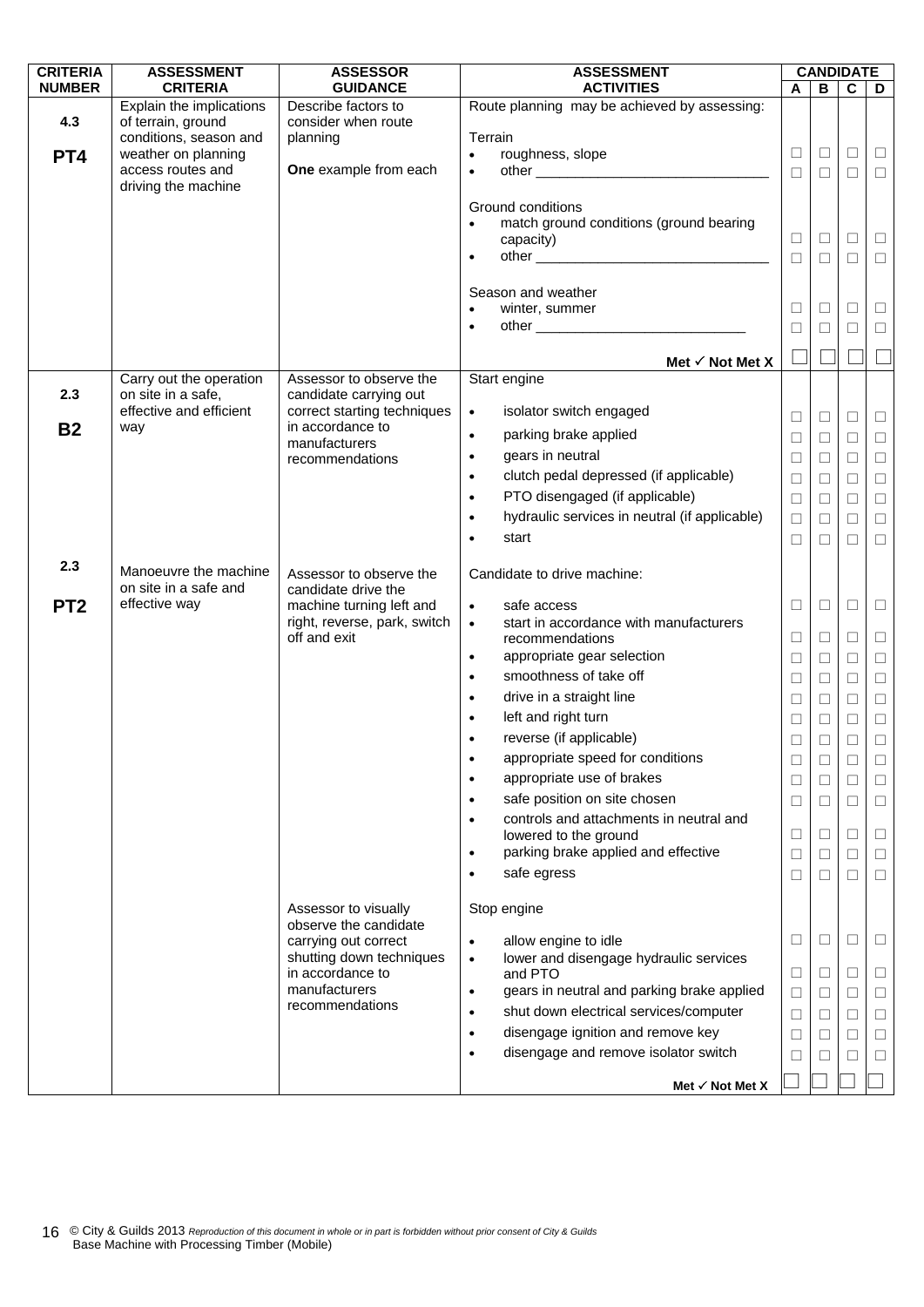| <b>CRITERIA</b> | <b>ASSESSMENT</b>                             | <b>ASSESSOR</b>                                    | <b>ASSESSMENT</b>                                                                       |                            | <b>CANDIDATE</b> |        |                |        |
|-----------------|-----------------------------------------------|----------------------------------------------------|-----------------------------------------------------------------------------------------|----------------------------|------------------|--------|----------------|--------|
| <b>NUMBER</b>   | <b>CRITERIA</b>                               | <b>GUIDANCE</b>                                    | <b>ACTIVITIES</b>                                                                       |                            | A                | B      | $\overline{c}$ | D      |
| 5.1             | Describe how to gather<br>and select material | The capabilities and<br>limitations of the machine | minimise machine travel<br>$\bullet$                                                    |                            | $\Box$           | $\Box$ | $\Box$         | $\Box$ |
|                 | effectively                                   | in relation to processing                          | identify tree species<br>$\bullet$                                                      |                            | $\Box$           | $\Box$ | □              | $\Box$ |
| PT <sub>5</sub> |                                               |                                                    | gather material to maximise machine output<br>$\bullet$<br>(if applicable)              |                            |                  |        |                |        |
|                 |                                               |                                                    | maximise machine input                                                                  |                            | $\Box$           | $\Box$ | ⊔              | $\Box$ |
|                 |                                               |                                                    | $\bullet$<br>branch formation (if applicable)                                           |                            | $\Box$           | $\Box$ | $\Box$         | $\Box$ |
|                 |                                               |                                                    | $\bullet$                                                                               |                            | $\Box$           | □      | □              | $\Box$ |
|                 |                                               |                                                    | $\bullet$                                                                               |                            | $\Box$           | □      | $\Box$         | $\Box$ |
|                 |                                               |                                                    |                                                                                         | Met $\checkmark$ Not Met X |                  |        |                |        |
|                 | Describe how to                               | Assessor to ensure                                 | <b>Either</b>                                                                           |                            |                  |        |                |        |
| 5.2             | process timber                                | candidate has sufficient                           |                                                                                         |                            |                  |        |                |        |
|                 |                                               | knowledge of machine<br>and task                   | <b>Chipper</b><br>separate doubles and forked materials<br>$\bullet$                    |                            | $\Box$           | $\Box$ | □              | $\Box$ |
| PT <sub>5</sub> |                                               |                                                    | separate out over sized materials<br>$\bullet$                                          |                            | $\Box$           | $\Box$ | $\Box$         | $\Box$ |
|                 |                                               |                                                    | separate unwanted/hazardous materials<br>$\bullet$                                      |                            | $\Box$           | ⊔      | $\Box$         | $\Box$ |
|                 |                                               |                                                    | position in feed hopper<br>$\bullet$                                                    |                            | $\Box$           | $\Box$ | $\Box$         | $\Box$ |
|                 |                                               |                                                    | safe position selected for out feed chute<br>$\bullet$                                  |                            | $\Box$           | $\Box$ | $\Box$         | $\Box$ |
|                 |                                               |                                                    | position machine to material<br>$\bullet$                                               |                            | $\Box$           | $\Box$ | $\Box$         | $\Box$ |
|                 |                                               |                                                    | set machine to optimise machine output<br>$\bullet$                                     |                            | $\Box$           | $\Box$ | $\Box$         | $\Box$ |
|                 |                                               |                                                    | correct feed speed<br>$\bullet$                                                         |                            | $\Box$           | □      | $\Box$         | $\Box$ |
|                 |                                               |                                                    | avoid overloading<br>$\bullet$                                                          |                            | $\Box$           | $\Box$ | $\Box$         | $\Box$ |
|                 |                                               |                                                    | deal with blockages safely<br>$\bullet$                                                 |                            | □                | $\Box$ | $\Box$         | $\Box$ |
|                 |                                               |                                                    | safe shutdown procedure<br>$\bullet$                                                    |                            | Ц                | ⊔      | $\Box$         | $\Box$ |
|                 |                                               | Procedure for setting log                          | emergency stopping procedure<br>$\bullet$                                               |                            | $\Box$           | $\Box$ | $\Box$         | $\Box$ |
|                 |                                               | length                                             | $\bullet$                                                                               |                            | П                | $\Box$ | П              | $\Box$ |
|                 |                                               |                                                    |                                                                                         |                            |                  |        |                |        |
|                 |                                               |                                                    | <b>OR</b>                                                                               |                            |                  |        |                |        |
|                 |                                               | How to decide which trees<br>should be prepared or |                                                                                         |                            |                  |        |                |        |
|                 |                                               | processed manually                                 | <b>Tub Grinder</b><br>$\bullet$                                                         |                            |                  |        |                |        |
|                 |                                               |                                                    | separate doubles and forked materials<br>separate out over sized materials<br>$\bullet$ |                            |                  |        |                |        |
|                 |                                               |                                                    | separate unwanted/hazardous materials<br>$\bullet$                                      |                            |                  |        |                |        |
|                 |                                               |                                                    | safe position selected for out feed chute<br>$\bullet$                                  |                            | Ц                | ⊔      | $\Box$         | $\Box$ |
|                 |                                               |                                                    | position machine to material                                                            |                            | $\Box$           | $\Box$ | $\Box$         | $\Box$ |
|                 |                                               |                                                    | set machine to optimise machine output<br>$\bullet$                                     |                            | $\Box$           |        | □              | $\Box$ |
|                 |                                               |                                                    | correct feed speed                                                                      |                            | Ц                |        |                | ⊔      |
|                 |                                               |                                                    | avoid overloading<br>$\bullet$                                                          |                            | $\Box$           | $\Box$ | □              | $\Box$ |
|                 |                                               |                                                    | deal with blockages safely<br>$\bullet$                                                 |                            | □                | □      | □              | $\Box$ |
|                 |                                               |                                                    | safe shutdown procedure<br>$\bullet$                                                    |                            | $\Box$           | □      | $\Box$         | $\Box$ |
|                 |                                               |                                                    | emergency stopping procedure<br>$\bullet$                                               |                            | $\Box$           | □      | П              | $\Box$ |
|                 |                                               |                                                    | ٠                                                                                       |                            | $\Box$           | $\Box$ | $\Box$         | $\Box$ |
|                 |                                               |                                                    |                                                                                         |                            |                  |        |                |        |
|                 |                                               |                                                    | <b>OR</b>                                                                               |                            |                  |        |                |        |
|                 |                                               |                                                    | <b>Brash Balers</b>                                                                     |                            |                  |        |                |        |
|                 |                                               |                                                    | separate out over sized materials<br>$\bullet$                                          |                            | □                | $\Box$ | ⊔              | $\Box$ |
|                 |                                               |                                                    | separate unwanted/hazardous materials<br>$\bullet$                                      |                            | $\Box$           | $\Box$ | □              | $\Box$ |
|                 |                                               |                                                    | safe position selected for out feed<br>$\bullet$                                        |                            | $\Box$           | $\Box$ | $\Box$         | $\Box$ |
|                 |                                               |                                                    | position machine to material<br>$\bullet$                                               |                            | $\Box$           | □      | $\Box$         | $\Box$ |
|                 |                                               |                                                    | set machine to optimise machine output<br>٠                                             |                            | $\Box$           | $\Box$ | $\Box$         | $\Box$ |
|                 |                                               |                                                    | correct feed speed<br>$\bullet$                                                         |                            | $\Box$           | □      | $\Box$         | $\Box$ |
|                 |                                               |                                                    | avoid overloading<br>$\bullet$                                                          |                            | $\Box$           | ⊔      | $\Box$         | $\Box$ |
|                 |                                               |                                                    | chainshot risk zone identified<br>$\bullet$                                             |                            | $\Box$           | $\Box$ | $\Box$         | $\Box$ |
|                 |                                               |                                                    | bales correctly positioned for subsequent<br>$\bullet$                                  |                            |                  |        |                |        |
|                 |                                               |                                                    | extraction                                                                              |                            | $\Box$           | □      | $\Box$         | $\Box$ |
|                 |                                               |                                                    | bales wrapped securely<br>$\bullet$                                                     |                            | $\Box$           | $\Box$ | П              | $\Box$ |
|                 |                                               |                                                    | deal with blockages safely<br>$\bullet$<br>safe shutdown procedure                      |                            | □                | $\Box$ | $\Box$         | $\Box$ |
|                 |                                               |                                                    | $\bullet$<br>emergency stopping procedure                                               |                            | $\Box$           | □      | $\Box$         | $\Box$ |
|                 |                                               |                                                    | ٠                                                                                       |                            | ⊔                | ⊔      | ⊔              | $\Box$ |
|                 |                                               |                                                    | ٠                                                                                       |                            | $\Box$           |        |                | $\Box$ |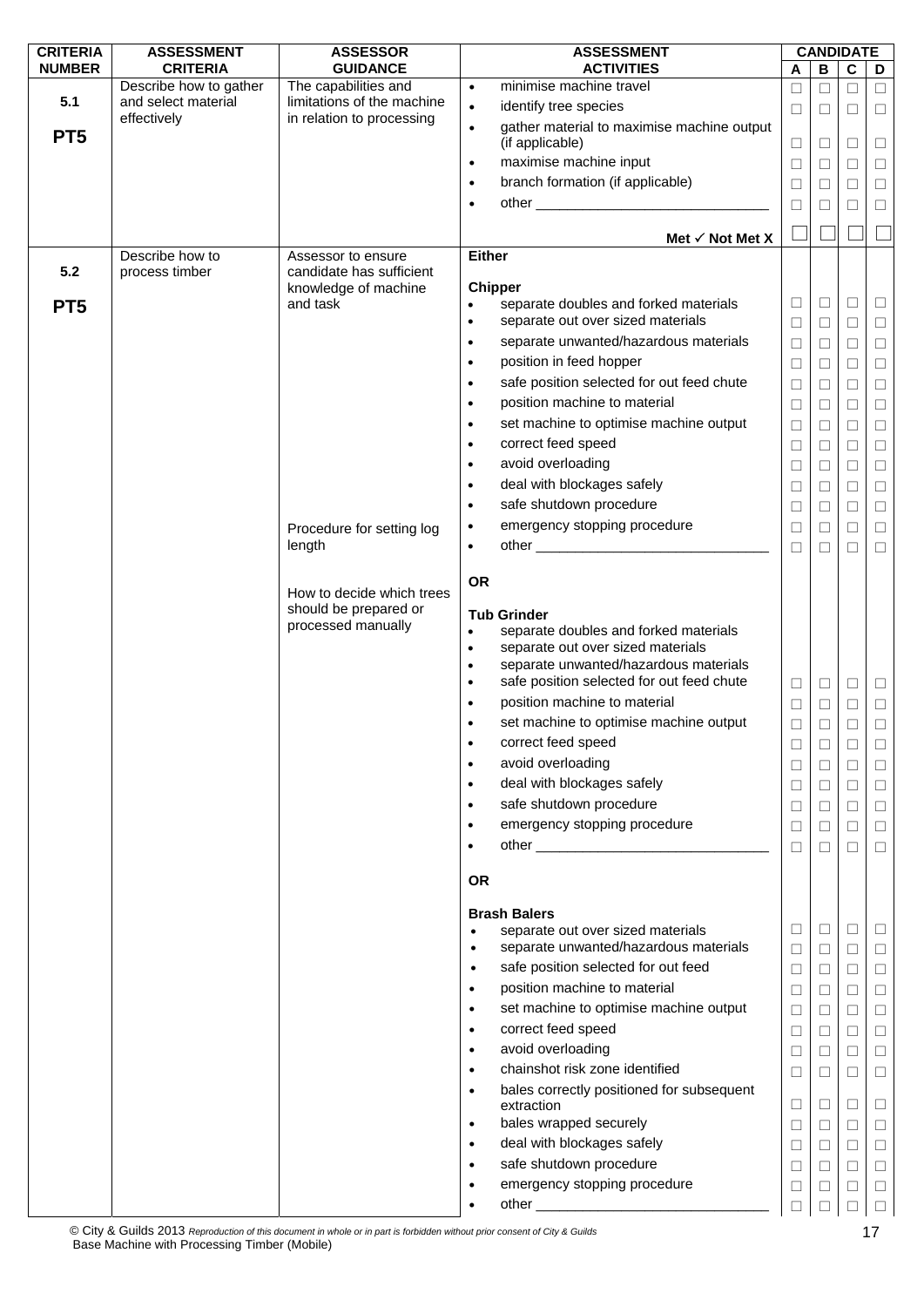| <b>CRITERIA</b> | <b>ASSESSMENT</b>       | <b>ASSESSOR</b>          | <b>ASSESSMENT</b>                                                                                      |                  | <b>CANDIDATE</b> |                  |                  |
|-----------------|-------------------------|--------------------------|--------------------------------------------------------------------------------------------------------|------------------|------------------|------------------|------------------|
| <b>NUMBER</b>   | <b>CRITERIA</b>         | <b>GUIDANCE</b>          | <b>ACTIVITIES</b>                                                                                      | A                | В                | C                | D                |
| 5.2 cont        |                         |                          | <b>OR</b>                                                                                              |                  |                  |                  |                  |
|                 |                         |                          | <b>Splitters</b>                                                                                       |                  |                  |                  |                  |
|                 |                         |                          | separate doubles and forked materials<br>$\bullet$<br>separate out over sized materials<br>$\bullet$   | $\Box$<br>$\Box$ | $\Box$<br>$\Box$ | $\Box$<br>$\Box$ | □<br>$\Box$      |
|                 |                         |                          | separate unwanted/hazardous materials<br>$\bullet$                                                     | $\Box$           | □                | $\Box$           | $\Box$           |
|                 |                         |                          | safe position selected for processing<br>$\bullet$                                                     |                  |                  |                  |                  |
|                 |                         |                          | attachment                                                                                             | ⊔                | $\Box$           | ⊔                | □                |
|                 |                         |                          | position machine to material<br>$\bullet$                                                              | $\Box$           | $\Box$           | $\Box$           | $\Box$           |
|                 |                         |                          | set machine to optimise machine output<br>$\bullet$                                                    | $\Box$           | $\Box$           | □                | $\Box$           |
|                 |                         |                          | correct feed speed<br>$\bullet$                                                                        | $\Box$           | $\Box$           | $\Box$           | $\Box$           |
|                 |                         |                          | avoid overloading<br>$\bullet$                                                                         | $\Box$           | $\Box$           | $\Box$           | $\Box$           |
|                 |                         |                          | deal with trapped materials/mechanisms<br>$\bullet$                                                    | $\Box$           | $\Box$           | $\Box$           | $\Box$           |
|                 |                         |                          | safe shutdown procedure<br>$\bullet$                                                                   | $\Box$           | $\Box$           | $\Box$           | $\Box$           |
|                 |                         |                          | emergency stopping procedure<br>$\bullet$                                                              | $\Box$           | $\Box$           | $\Box$           | $\Box$           |
|                 |                         |                          | ٠                                                                                                      | $\Box$           | $\Box$           | $\Box$           | $\Box$           |
|                 |                         |                          | <b>OR</b>                                                                                              |                  |                  |                  |                  |
|                 |                         |                          | <b>Stump Grinder</b>                                                                                   |                  |                  |                  |                  |
|                 |                         |                          | avoid unwanted/hazardous material<br>$\bullet$<br>correct position of machine to material<br>$\bullet$ | $\Box$<br>$\Box$ | $\Box$<br>$\Box$ | $\Box$<br>$\Box$ | $\Box$<br>$\Box$ |
|                 |                         |                          | set machine to optimise machine output<br>$\bullet$                                                    | $\Box$           | □                | $\Box$           | $\Box$           |
|                 |                         |                          | correct feed speed<br>$\bullet$                                                                        | $\Box$           | $\Box$           | $\Box$           | $\Box$           |
|                 |                         |                          | avoid overloading<br>$\bullet$                                                                         | $\Box$           | $\Box$           | $\Box$           | $\Box$           |
|                 |                         |                          | deal with jammed material safely<br>$\bullet$                                                          |                  |                  | □                | $\Box$           |
|                 |                         |                          | safe shutdown procedure<br>$\bullet$                                                                   | ⊔<br>$\Box$      | $\Box$<br>$\Box$ | $\Box$           | $\Box$           |
|                 |                         |                          | emergency stopping procedure<br>$\bullet$                                                              | □                | □                | □                | $\Box$           |
|                 |                         |                          | $\bullet$                                                                                              | $\Box$           | □                | $\Box$           | $\Box$           |
|                 |                         |                          |                                                                                                        |                  |                  |                  |                  |
|                 |                         |                          | Met $\checkmark$ Not Met X                                                                             |                  |                  |                  |                  |
|                 | Describe how to ensure  | Ensure the product specs | regular checks on specification of<br>$\bullet$                                                        |                  |                  |                  |                  |
| 5.3             | end product meets       | are met                  | processed timber during operation and                                                                  |                  |                  |                  |                  |
|                 | specification           |                          | recognise malfunctions<br>measures manually with tape or other<br>$\bullet$                            | ⊔                | ⊔                | $\mathsf{L}$     |                  |
| PT <sub>5</sub> |                         |                          | measuring device (if applicable)                                                                       | $\Box$           | $\Box$           | $\Box$           | $\Box$           |
|                 |                         |                          | Met $\checkmark$ Not Met X                                                                             |                  |                  |                  |                  |
|                 | Process the timber in   | Assessor to ensure that  | Process timber according to job specification:                                                         |                  |                  |                  |                  |
|                 | accordance with the job | the chosen machine is    |                                                                                                        |                  |                  |                  |                  |
| 3.1             | specification           | used productively.       | safely and efficiently<br>$\bullet$<br>methodically<br>$\bullet$                                       | $\Box$<br>$\Box$ | $\Box$<br>$\Box$ | $\Box$<br>$\Box$ | $\Box$<br>$\Box$ |
| PT <sub>3</sub> |                         |                          | products are produced within the set<br>$\bullet$<br>standard                                          | □                | □                | $\Box$           | $\Box$           |
|                 |                         |                          | products segregated<br>$\bullet$                                                                       | $\Box$           | $\Box$           | $\Box$           | $\Box$           |
|                 |                         |                          | ensure that any damage to the remaining<br>$\bullet$                                                   |                  |                  |                  |                  |
|                 |                         |                          | standing trees or to the environment is<br>minimal                                                     | $\Box$           | □                | □                | □                |
|                 |                         |                          | saw not to be pointed at cab, where<br>$\bullet$<br>applicable                                         | □                | □                | $\Box$           | $\Box$           |
|                 |                         |                          | position machine correctly, safely and<br>$\bullet$<br>effectively                                     | □                | □                | $\Box$           | □                |
|                 |                         |                          | measuring device zeroed before processing<br>$\bullet$                                                 |                  |                  |                  |                  |
|                 |                         |                          | begins (if applicable)<br>$\bullet$                                                                    | ⊔<br>$\Box$      | ⊔<br>$\Box$      | $\Box$<br>$\Box$ | ⊔<br>$\Box$      |
|                 |                         |                          |                                                                                                        |                  |                  |                  |                  |
|                 |                         |                          | Met $\checkmark$ Not Met X                                                                             |                  |                  |                  |                  |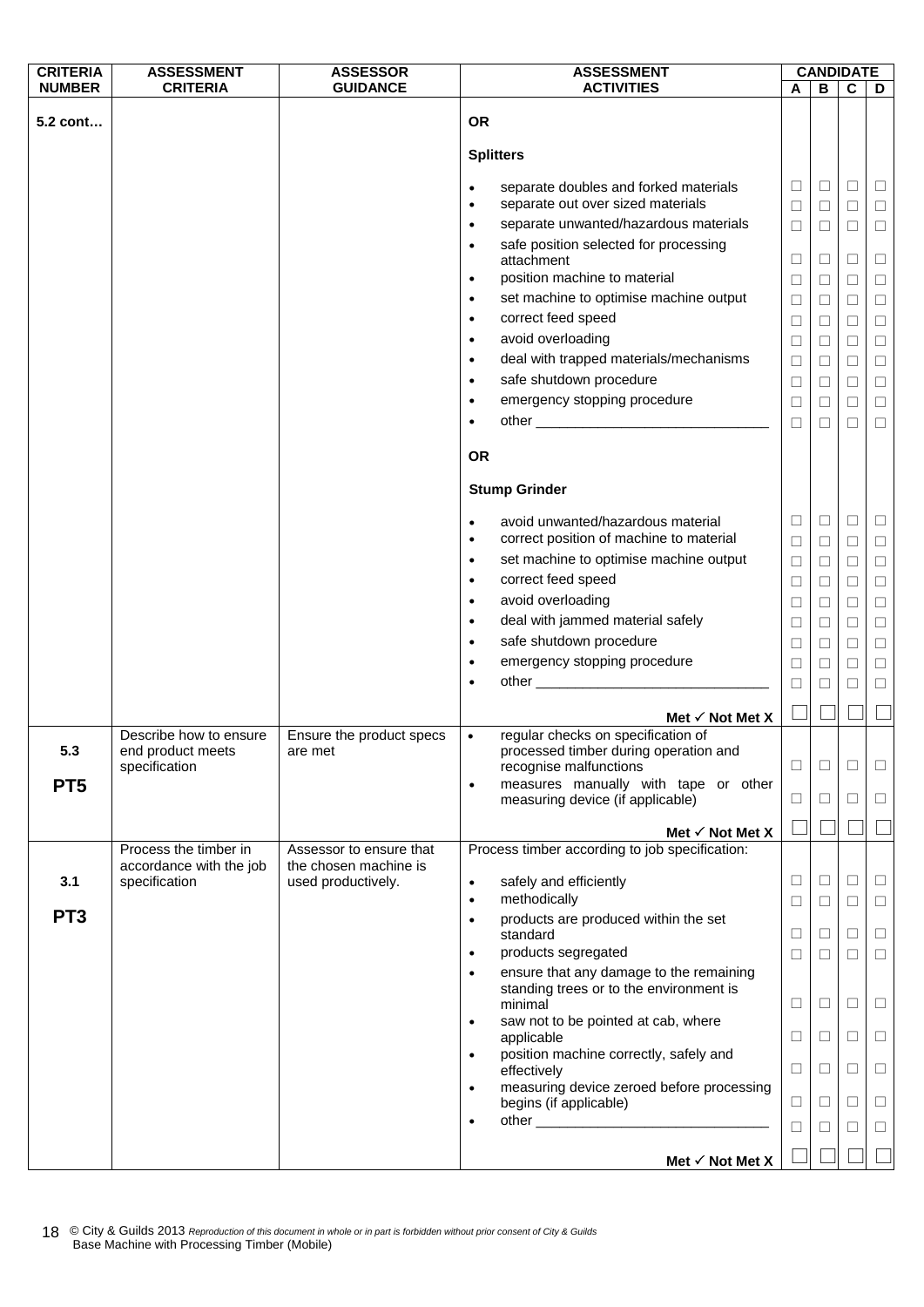| <b>CRITERIA</b>          | <b>ASSESSMENT</b>                                                                                                                              | <b>ASSESSOR</b>     | <b>ASSESSMENT</b>                                                                                                                                 |        | <b>CANDIDATE</b> |        |        |
|--------------------------|------------------------------------------------------------------------------------------------------------------------------------------------|---------------------|---------------------------------------------------------------------------------------------------------------------------------------------------|--------|------------------|--------|--------|
| <b>NUMBER</b>            | <b>CRITERIA</b>                                                                                                                                | <b>GUIDANCE</b>     | <b>ACTIVITIES</b>                                                                                                                                 | A      | в                | C      | D      |
| 1.3<br><b>B &amp; PT</b> | Carry out work<br>specification in<br>accordance with<br>relevant legislation,<br>industry good practice<br>and maintains health<br>and safety | Assessor to observe | All activities must be completed in a way<br>$\bullet$<br>which protects the operator and those<br>around them.<br>Met $\checkmark$ Not Met X     |        |                  |        |        |
| 1.4<br><b>B &amp; PT</b> | Carry out work to<br>minimises<br>environmental damage                                                                                         | Assessor to observe | It is ensured that any possible<br>٠<br>environmental damage is minimised at all<br>times during on site operations<br>Met $\checkmark$ Not Met X |        |                  |        |        |
| 3.2<br>PT <sub>3</sub>   | Use machinery in<br>accordance with<br>relevant legislation and<br>manufacturer's<br>instructions                                              | Assessor to observe | Use machinery in accordance:<br>relevant legislation and manufacturer's<br>instructions<br>$\bullet$                                              | $\Box$ | Н                | $\Box$ | $\Box$ |
|                          |                                                                                                                                                |                     | Met $\checkmark$ Not Met X                                                                                                                        |        |                  |        |        |